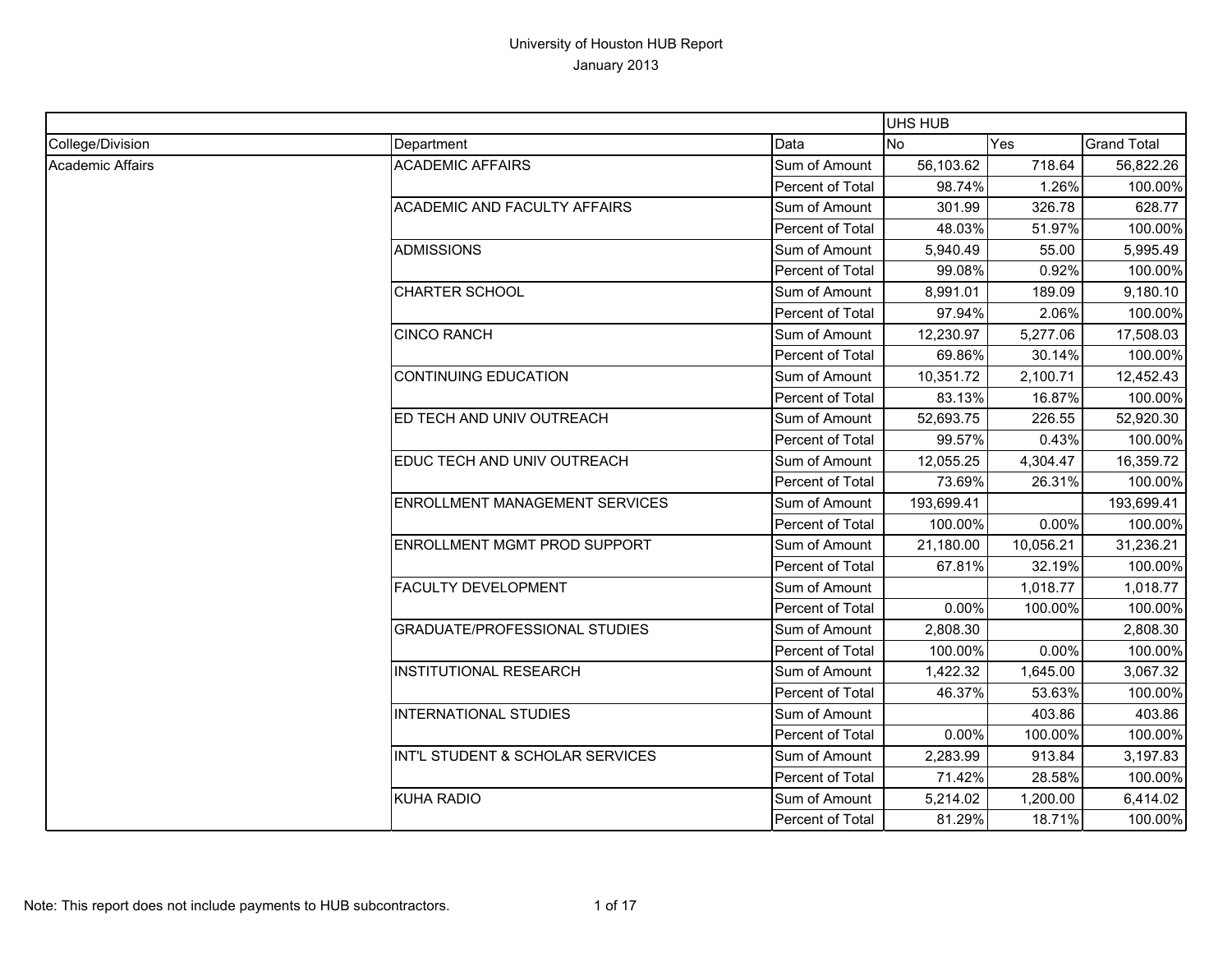|                                   |                                           |                         | <b>UHS HUB</b> |            |                    |
|-----------------------------------|-------------------------------------------|-------------------------|----------------|------------|--------------------|
| College/Division                  | Department                                | Data                    | <b>No</b>      | Yes        | <b>Grand Total</b> |
| <b>Academic Affairs</b>           | KUHF RADIO                                | Sum of Amount           | 29,730.68      | 9,303.81   | 39,034.49          |
|                                   |                                           | Percent of Total        | 76.17%         | 23.83%     | 100.00%            |
|                                   | <b>LEARNING &amp; ASSESSMENT SERVICES</b> | Sum of Amount           | 5,775.23       | 223.80     | 5,999.03           |
|                                   |                                           | Percent of Total        | 96.27%         | 3.73%      | 100.00%            |
|                                   | LEARNING AND ASSESSMENT SVCS              | Sum of Amount           | 137.13         | 63.94      | 201.07             |
|                                   |                                           | <b>Percent of Total</b> | 68.20%         | 31.80%     | 100.00%            |
|                                   | LEARNING SUPPORT SERVICES                 | Sum of Amount           | 261.36         | 2,611.86   | 2,873.22           |
|                                   |                                           | Percent of Total        | 9.10%          | 90.90%     | 100.00%            |
|                                   | <b>REGISTRATION AND ACADEMIC RECO</b>     | Sum of Amount           | 4,046.67       | 311.25     | 4,357.92           |
|                                   |                                           | Percent of Total        | 92.86%         | 7.14%      | 100.00%            |
|                                   | SCHOLARSHIPS AND FINANCIAL AID            | Sum of Amount           | 8,951.01       | 6,128.18   | 15,079.19          |
|                                   |                                           | Percent of Total        | 59.36%         | 40.64%     | 100.00%            |
|                                   | TV PUBLIC BROADCASTING                    | Sum of Amount           | 44,181.95      | 4,897.25   | 49,079.20          |
|                                   |                                           | Percent of Total        | 90.02%         | 9.98%      | 100.00%            |
|                                   | UH OFF-CAMPUS SUPPORT                     | Sum of Amount           | 3,030.00       | 1,118.44   | 4,148.44           |
|                                   |                                           | Percent of Total        | 73.04%         | 26.96%     | 100.00%            |
|                                   | UH SUGAR LAND                             | Sum of Amount           | 45,539.24      | 70,178.37  | 115,717.61         |
|                                   |                                           | Percent of Total        | 39.35%         | 60.65%     | 100.00%            |
|                                   | UH WELCOME CENTER                         | Sum of Amount           | 129.00         |            | 129.00             |
|                                   |                                           | Percent of Total        | 100.00%        | 0.00%      | 100.00%            |
|                                   | UNDERGRADUATE SCHOLARS                    | Sum of Amount           | 495.58         | 2,702.44   | 3,198.02           |
|                                   |                                           | Percent of Total        | 15.50%         | 84.50%     | 100.00%            |
|                                   | UNDERGRADUATE STUDIES                     | Sum of Amount           | 49.38          |            | 49.38              |
|                                   |                                           | Percent of Total        | 100.00%        | 0.00%      | 100.00%            |
|                                   | <b>VETERAN SERVICES</b>                   | Sum of Amount           | 1,512.87       |            | 1,512.87           |
|                                   |                                           | Percent of Total        | 100.00%        | 0.00%      | 100.00%            |
|                                   | <b>WRITING CENTER</b>                     | Sum of Amount           | 868.91         | 51.43      | 920.34             |
|                                   |                                           | Percent of Total        | 94.41%         | 5.59%      | 100.00%            |
| Academic Affairs Sum of Amount    |                                           | 529,985.85              | 126,026.75     | 656,012.60 |                    |
| Academic Affairs Percent of Total |                                           |                         | 80.79%         | 19.21%     | 100.00%            |
| Administration and Finance        | <b>ADMINISTRATION &amp; FINANCE</b>       | Sum of Amount           | 2,070.71       | 246.70     | 2,317.41           |
|                                   |                                           | <b>Percent of Total</b> | 89.35%         | 10.65%     | 100.00%            |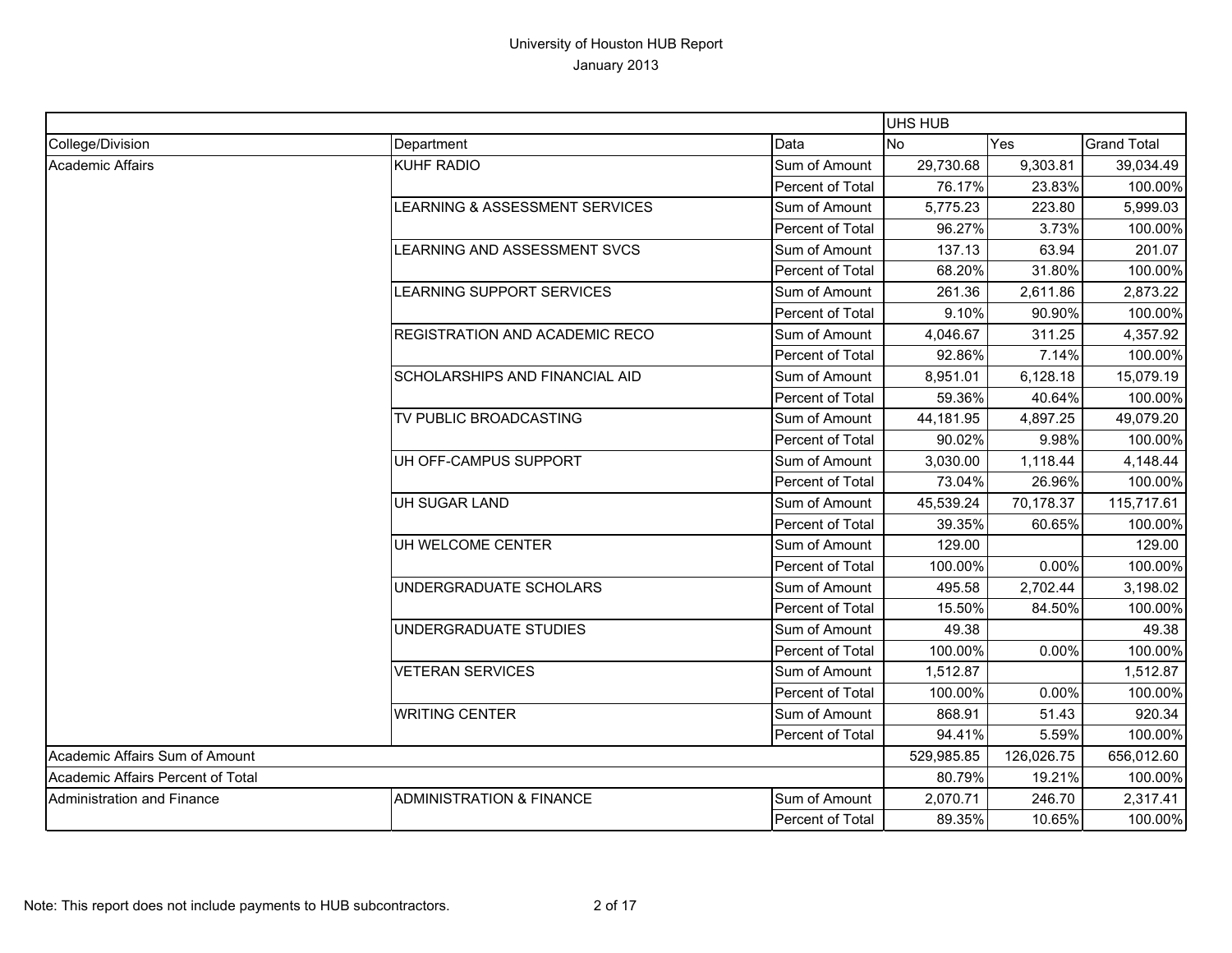|                            |                                               |                  | UHS HUB       |            |                    |
|----------------------------|-----------------------------------------------|------------------|---------------|------------|--------------------|
| College/Division           | Department                                    | Data             | <b>No</b>     | Yes        | <b>Grand Total</b> |
| Administration and Finance | <b>AUXILIARY SERVICES OPERATIONS</b>          | Sum of Amount    | 140,453.65    |            | 140,453.65         |
|                            |                                               | Percent of Total | 100.00%       | 0.00%      | 100.00%            |
|                            | <b>BUDGET</b>                                 | Sum of Amount    | 256.26        |            | 256.26             |
|                            |                                               | Percent of Total | 100.00%       | 0.00%      | 100.00%            |
|                            | CENTRAL FACILITY SERVICES                     | Sum of Amount    | 6,920.00      |            | 6,920.00           |
|                            |                                               | Percent of Total | 100.00%       | 0.00%      | 100.00%            |
|                            | <b>CULLEN PERFORMANCE HALL</b>                | Sum of Amount    | 2,219.69      | 2,210.88   | 4,430.57           |
|                            |                                               | Percent of Total | 50.10%        | 49.90%     | 100.00%            |
|                            | <b>ENTERPRISE SYSTEMS</b>                     | Sum of Amount    | 482,031.23    | 110,428.62 | 592,459.85         |
|                            |                                               | Percent of Total | 81.36%        | 18.64%     | 100.00%            |
|                            | ENVIRONMENTAL HEALTH RISK MGMT                | Sum of Amount    | 18,152.40     | 53.98      | 18,206.38          |
|                            |                                               | Percent of Total | 99.70%        | 0.30%      | 100.00%            |
|                            | <b>FACILITIES MANAGEMENT</b>                  | Sum of Amount    | 21,521.57     | 122,526.59 | 144,048.16         |
|                            |                                               | Percent of Total | 14.94%        | 85.06%     | 100.00%            |
|                            | <b>FACILITIES OPERATION &amp; MAINT</b>       | Sum of Amount    | 60,181.26     | 1,222.88   | 61,404.14          |
|                            |                                               | Percent of Total | 98.01%        | 1.99%      | 100.00%            |
|                            | <b>FACILITIES PLANNING &amp; CONSTRUCTION</b> | Sum of Amount    | 13,470,504.20 | 181,697.60 | 13,652,201.80      |
|                            |                                               | Percent of Total | 98.67%        | 1.33%      | 100.00%            |
|                            | FINANCE-A&F                                   | Sum of Amount    | 5,592.18      | 24,135.73  | 29,727.91          |
|                            |                                               | Percent of Total | 18.81%        | 81.19%     | 100.00%            |
|                            | <b>FINANCIAL REPORTING</b>                    | Sum of Amount    |               | 1,626.08   | 1,626.08           |
|                            |                                               | Percent of Total | 0.00%         | 100.00%    | 100.00%            |
|                            | HIGH PERFORMANCE COMPUTING & NETWORKS         | Sum of Amount    | 532.95        |            | 532.95             |
|                            |                                               | Percent of Total | 100.00%       | 0.00%      | 100.00%            |
|                            | <b>HUMAN RESOURCES</b>                        | Sum of Amount    | 9,746.98      | 281.56     | 10,028.54          |
|                            |                                               | Percent of Total | 97.19%        | 2.81%      | 100.00%            |
|                            | <b>INST - BUSINESS SERVICES</b>               | Sum of Amount    | 15,000.00     |            | 15,000.00          |
|                            |                                               | Percent of Total | 100.00%       | 0.00%      | 100.00%            |
|                            | <b>INST - FINANCE</b>                         | Sum of Amount    |               | 4,878.24   | 4,878.24           |
|                            |                                               | Percent of Total | 0.00%         | 100.00%    | 100.00%            |
|                            | <b>INST - LOANS</b>                           | Sum of Amount    | 54.10         |            | 54.10              |
|                            |                                               | Percent of Total | 100.00%       | 0.00%      | 100.00%            |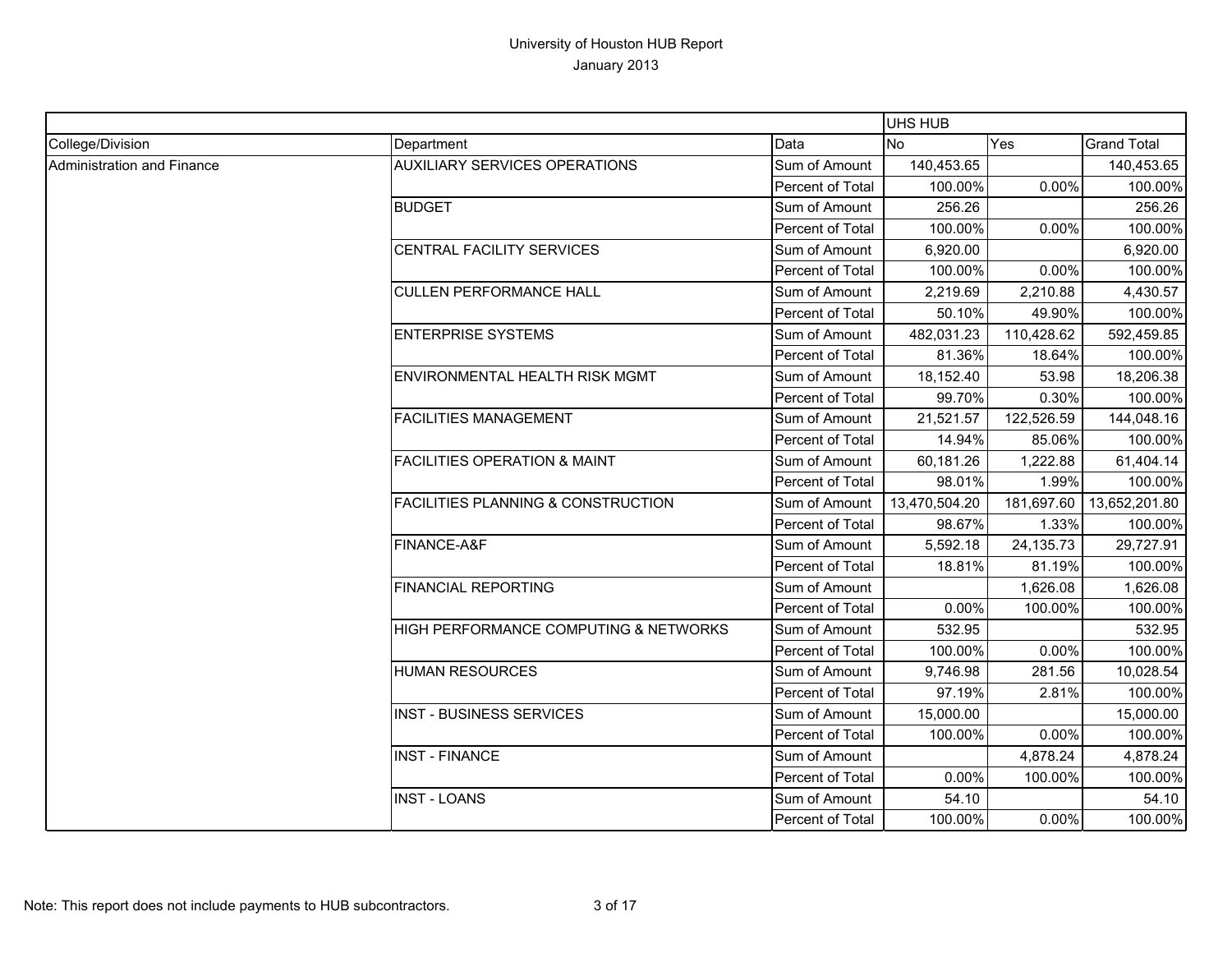|                            |                                     |                  | UHS HUB    |            |                    |
|----------------------------|-------------------------------------|------------------|------------|------------|--------------------|
| College/Division           | Department                          | Data             | <b>No</b>  | <b>Yes</b> | <b>Grand Total</b> |
| Administration and Finance | <b>INST - PLANT</b>                 | Sum of Amount    | 5,849.25   |            | 5,849.25           |
|                            |                                     | Percent of Total | 100.00%    | 0.00%      | 100.00%            |
|                            | MINOR AND PLANNED PROJECTS          | Sum of Amount    | 618,128.32 | 524,452.29 | 1,142,580.61       |
|                            |                                     | Percent of Total | 54.10%     | 45.90%     | 100.00%            |
|                            | NORTH ZONE CUSTODIAL                | Sum of Amount    | 1,910.45   |            | 1,910.45           |
|                            |                                     | Percent of Total | 100.00%    | 0.00%      | 100.00%            |
|                            | ONE CARD PROGRAM                    | Sum of Amount    | 3,709.72   |            | 3,709.72           |
|                            |                                     | Percent of Total | 100.00%    | 0.00%      | 100.00%            |
|                            | PARKING & TRANSPORTATION OPERATIONS | Sum of Amount    | 192,429.81 | 287.56     | 192,717.37         |
|                            |                                     | Percent of Total | 99.85%     | 0.15%      | 100.00%            |
|                            | PHY PLANT-AUTOMOTIVE                | Sum of Amount    | 26,425.87  | 5,665.38   | 32,091.25          |
|                            |                                     | Percent of Total | 82.35%     | 17.65%     | 100.00%            |
|                            | PHY PLANT-GROUNDS MAINT             | Sum of Amount    | 3,877.70   | 6,696.00   | 10,573.70          |
|                            |                                     | Percent of Total | 36.67%     | 63.33%     | 100.00%            |
|                            | PHY PLANT-SOLID WASTE               | Sum of Amount    | 12,251.69  | 9,600.00   | 21,851.69          |
|                            |                                     | Percent of Total | 56.07%     | 43.93%     | 100.00%            |
|                            | PHYSICAL PLANT                      | Sum of Amount    | 173,994.65 | 59,878.96  | 233,873.61         |
|                            |                                     | Percent of Total | 74.40%     | 25.60%     | 100.00%            |
|                            | <b>POLICE</b>                       | Sum of Amount    | 77,095.18  | 6,437.66   | 83,532.84          |
|                            |                                     | Percent of Total | 92.29%     | 7.71%      | 100.00%            |
|                            | POSTAL SERVICES OPERATIONS          | Sum of Amount    | 3,969.98   | 1,328.25   | 5,298.23           |
|                            |                                     | Percent of Total | 74.93%     | 25.07%     | 100.00%            |
|                            | PRINTING OPERATIONS                 | Sum of Amount    | 4,464.93   | 539.81     | 5,004.74           |
|                            |                                     | Percent of Total | 89.21%     | 10.79%     | 100.00%            |
|                            | PURCHASED UTILITIES                 | Sum of Amount    | 1,202.89   |            | 1,202.89           |
|                            |                                     | Percent of Total | 100.00%    | 0.00%      | 100.00%            |
|                            | <b>RISK MANAGEMENT</b>              | Sum of Amount    | 222.28     | 60.58      | 282.86             |
|                            |                                     | Percent of Total | 78.58%     | 21.42%     | 100.00%            |
|                            | <b>SKILLED TRADES</b>               | Sum of Amount    | 627.38     | 35,926.00  | 36,553.38          |
|                            |                                     | Percent of Total | 1.72%      | 98.28%     | 100.00%            |
|                            | STUDENT FINANCIAL SERVICES          | Sum of Amount    | 8,719.85   | 761.42     | 9,481.27           |
|                            |                                     | Percent of Total | 91.97%     | 8.03%      | 100.00%            |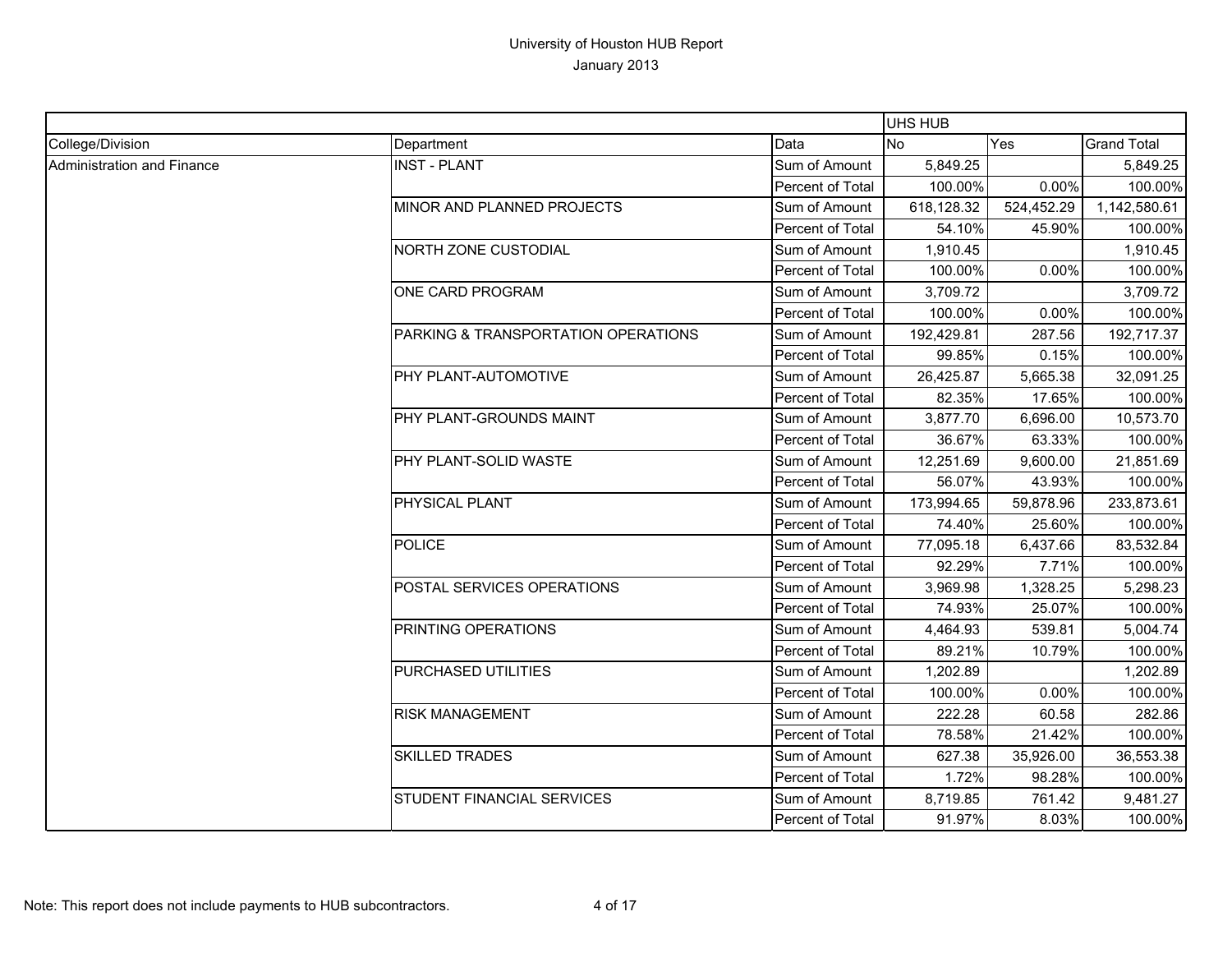|                                             |                                          |                  | UHS HUB       |              |                    |
|---------------------------------------------|------------------------------------------|------------------|---------------|--------------|--------------------|
| College/Division                            | Department                               | Data             | <b>No</b>     | Yes          | <b>Grand Total</b> |
| Administration and Finance                  | <b>TECHNOLOGY SERVICES &amp; SUPPORT</b> | Sum of Amount    | 305,902.18    | 65,270.98    | 371,173.16         |
|                                             |                                          | Percent of Total | 82.41%        | 17.59%       | 100.00%            |
|                                             | <b>UIT SECURITY</b>                      | Sum of Amount    | 15,564.94     | 98.07        | 15,663.01          |
|                                             |                                          | Percent of Total | 99.37%        | 0.63%        | 100.00%            |
|                                             | UNIV PROPERTY SERVICES OPERATIONS        | Sum of Amount    | 254,688.72    |              | 254,688.72         |
|                                             |                                          | Percent of Total | 100.00%       | 0.00%        | 100.00%            |
|                                             | UNIVERSITY INFORMATION TECHNOLOGY        | Sum of Amount    | 371.91        | 59.97        | 431.88             |
|                                             |                                          | Percent of Total | 86.11%        | 13.89%       | 100.00%            |
| Administration and Finance Sum of Amount    |                                          |                  | 15,946,644.88 | 1,166,371.79 | 17,113,016.67      |
| Administration and Finance Percent of Total |                                          |                  | 93.18%        | 6.82%        | 100.00%            |
| Architecture                                | <b>DEAN, ARCHITECTURE</b>                | Sum of Amount    | 74,527.94     | 2,394.56     | 76,922.50          |
|                                             |                                          | Percent of Total | 96.89%        | 3.11%        | 100.00%            |
| Architecture Sum of Amount                  |                                          |                  | 74,527.94     | 2,394.56     | 76,922.50          |
| Architecture Percent of Total               |                                          |                  | 96.89%        | 3.11%        | 100.00%            |
| <b>Business Administration</b>              | ACCOUNTANCY AND TAXATION                 | Sum of Amount    | 2,005.17      | 749.52       | 2,754.69           |
|                                             |                                          | Percent of Total | 72.79%        | 27.21%       | 100.00%            |
|                                             | ACCOUNTING CERTIFICATE PROGRAM           | Sum of Amount    | 1,786.96      | 915.87       | 2,702.83           |
|                                             |                                          | Percent of Total | 66.11%        | 33.89%       | 100.00%            |
|                                             | <b>BAUER CAREER SERVICES CTR</b>         | Sum of Amount    | 9,659.81      | 265.03       | 9,924.84           |
|                                             |                                          | Percent of Total | 97.33%        | 2.67%        | 100.00%            |
|                                             | <b>BAUER COMMUNICATIONS</b>              | Sum of Amount    | 5,056.25      | 9,414.84     | 14,471.09          |
|                                             |                                          | Percent of Total | 34.94%        | 65.06%       | 100.00%            |
|                                             | <b>BAUER DIVISION OF TECHNOLOGY</b>      | Sum of Amount    | 6,370.28      | 413.63       | 6,783.91           |
|                                             |                                          | Percent of Total | 93.90%        | 6.10%        | 100.00%            |
|                                             | DEAN'S OFFICE, BAUER COLLEGE             | Sum of Amount    | 121,514.70    | 1,772.92     | 123,287.62         |
|                                             |                                          | Percent of Total | 98.56%        | 1.44%        | 100.00%            |
|                                             | DECISION AND INFORMATION SCIEN           | Sum of Amount    | 3,281.68      | 371.64       | 3,653.32           |
|                                             |                                          | Percent of Total | 89.83%        | 10.17%       | 100.00%            |
|                                             | <b>EXECUTIVE DEGREE PROGRAMS</b>         | Sum of Amount    | 39,147.44     | 10,710.11    | 49,857.55          |
|                                             |                                          | Percent of Total | 78.52%        | 21.48%       | 100.00%            |
|                                             | FINANCE-BAUER COLLEGE                    | Sum of Amount    | 1,909.80      | 603.90       | 2,513.70           |
|                                             |                                          | Percent of Total | 75.98%        | 24.02%       | 100.00%            |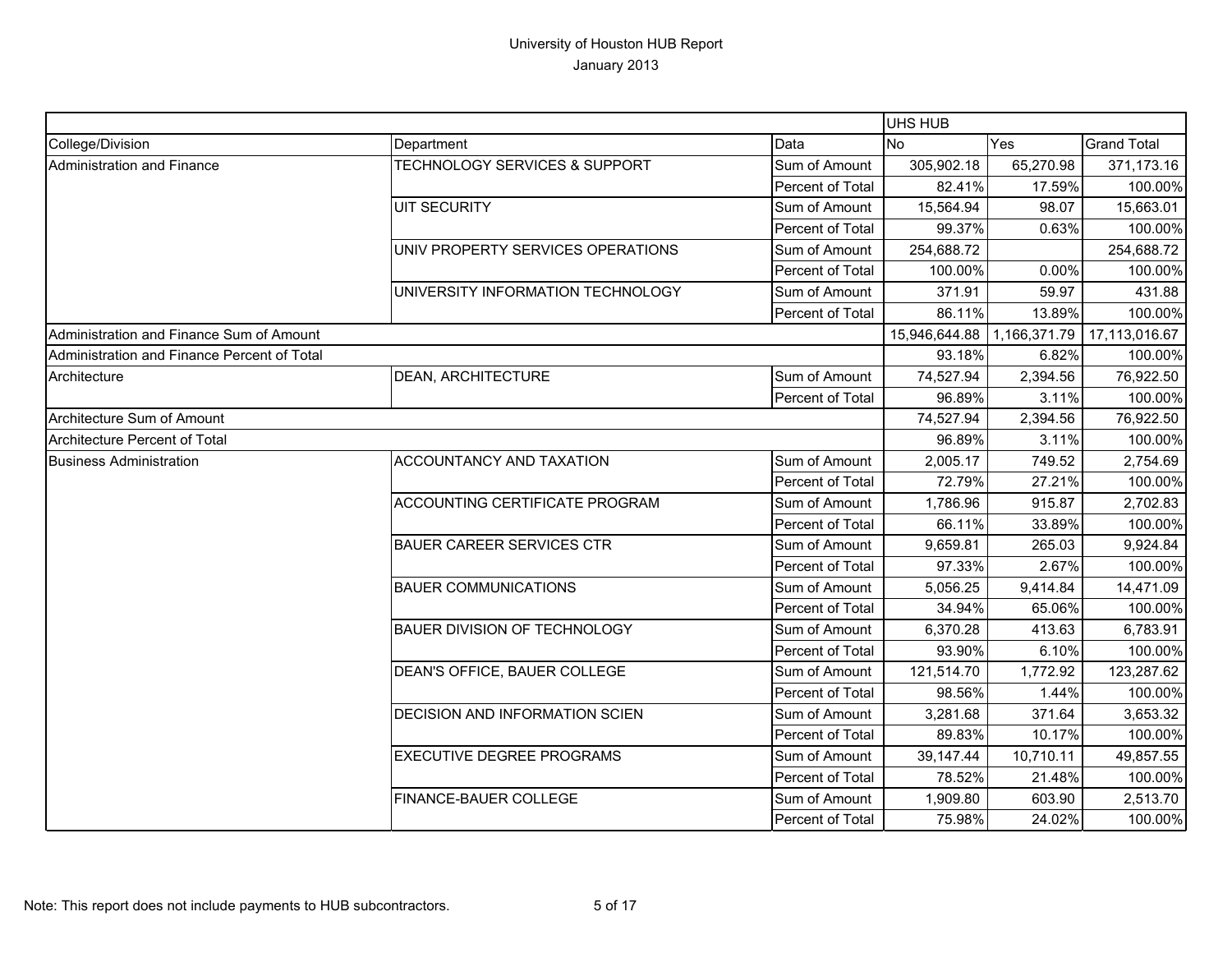|                                                 |                                    |                  | UHS HUB    |           |                    |
|-------------------------------------------------|------------------------------------|------------------|------------|-----------|--------------------|
| College/Division                                | Department                         | Data             | <b>No</b>  | Yes       | <b>Grand Total</b> |
| <b>Business Administration</b>                  | MANAGEMENT-BAUER COLLEGE           | Sum of Amount    | 2,167.73   | 880.21    | 3,047.94           |
|                                                 |                                    | Percent of Total | 71.12%     | 28.88%    | 100.00%            |
|                                                 | MARKETING-BAUER COLLEGE            | Sum of Amount    | 1,938.59   | 553.51    | 2,492.10           |
|                                                 |                                    | Percent of Total | 77.79%     | 22.21%    | 100.00%            |
|                                                 | <b>MBA STUDENT SERVICES CENTER</b> | Sum of Amount    | 2,705.25   | 637.30    | 3,342.55           |
|                                                 |                                    | Percent of Total | 80.93%     | 19.07%    | 100.00%            |
|                                                 | SALES EXCELLENCE INSTITUTE         | Sum of Amount    | 1,999.61   | 5,072.98  | 7,072.59           |
|                                                 |                                    | Percent of Total | 28.27%     | 71.73%    | 100.00%            |
|                                                 | SMALL BUSINESS DEV CENTER          | Sum of Amount    | 20,885.04  | 5,244.90  | 26,129.94          |
|                                                 |                                    | Percent of Total | 79.93%     | 20.07%    | 100.00%            |
|                                                 | UNDERGRAD BUSINESS PROG            | Sum of Amount    | (2,353.33) | 760.88    | (1,592.45)         |
|                                                 |                                    | Percent of Total | 147.78%    | $-47.78%$ | 100.00%            |
|                                                 | WOLFF CTR FOR ENTREPRENEURSHIP     | Sum of Amount    | 2,334.22   | 177.91    | 2,512.13           |
|                                                 |                                    | Percent of Total | 92.92%     | 7.08%     | 100.00%            |
| <b>Business Administration Sum of Amount</b>    |                                    |                  | 220,409.20 | 38,545.15 | 258,954.35         |
| <b>Business Administration Percent of Total</b> |                                    |                  | 85.12%     | 14.88%    | 100.00%            |
| Chancellor/President                            | <b>BASEBALL</b>                    | Sum of Amount    | 19,181.70  | 98.28     | 19,279.98          |
|                                                 |                                    | Percent of Total | 99.49%     | 0.51%     | 100.00%            |
|                                                 | CENTER FOR STUDENTS W/DISABILITIES | Sum of Amount    | 1,363.75   | 129.82    | 1,493.57           |
|                                                 |                                    | Percent of Total | 91.31%     | 8.69%     | 100.00%            |
|                                                 | <b>FOOTBALL</b>                    | Sum of Amount    | 129,225.62 | 70,330.72 | 199,556.34         |
|                                                 |                                    | Percent of Total | 64.76%     | 35.24%    | 100.00%            |
|                                                 | <b>INTERCOLLEGIATE ATHLETICS</b>   | Sum of Amount    | 135,495.69 | 18,481.72 | 153,977.41         |
|                                                 |                                    | Percent of Total | 88.00%     | 12.00%    | 100.00%            |
|                                                 | <b>LGBT RESOURCE CENTER</b>        | Sum of Amount    | 24.00      | 257.98    | 281.98             |
|                                                 |                                    | Percent of Total | 8.51%      | 91.49%    | 100.00%            |
|                                                 | MEN & WOMEN'S CROSS COUNTRY        | Sum of Amount    | 99.00      |           | 99.00              |
|                                                 |                                    | Percent of Total | 100.00%    | 0.00%     | 100.00%            |
|                                                 | <b>MEN'S BASKETBALL</b>            | Sum of Amount    | 52,373.59  | 25,797.59 | 78,171.18          |
|                                                 |                                    | Percent of Total | 67.00%     | 33.00%    | 100.00%            |
|                                                 | <b>MEN'S GOLF</b>                  | Sum of Amount    | 1,125.52   |           | 1,125.52           |
|                                                 |                                    | Percent of Total | 100.00%    | 0.00%     | 100.00%            |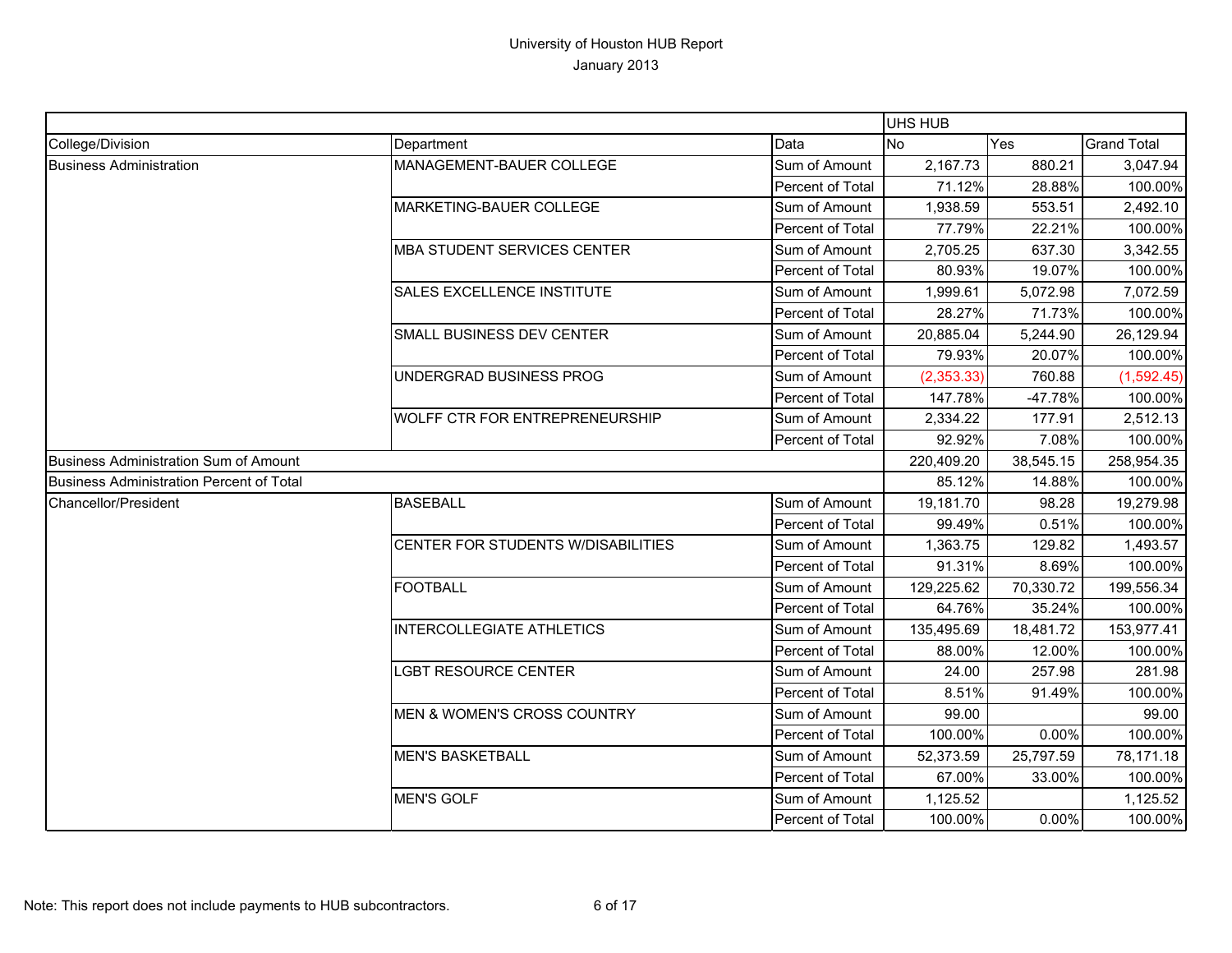|                                              |                                   |                  | UHS HUB    |            |                    |
|----------------------------------------------|-----------------------------------|------------------|------------|------------|--------------------|
| College/Division                             | Department                        | Data             | <b>No</b>  | Yes        | <b>Grand Total</b> |
| Chancellor/President                         | <b>MEN'S TRACK AND FIELD</b>      | Sum of Amount    | 26,961.63  |            | 26,961.63          |
|                                              |                                   | Percent of Total | 100.00%    | 0.00%      | 100.00%            |
|                                              | OFFICE EQUAL OPPORTUNITY SRVS     | Sum of Amount    | 238.83     | 266.02     | 504.85             |
|                                              |                                   | Percent of Total | 47.31%     | 52.69%     | 100.00%            |
|                                              | OFFICE OF SPECIAL EVENTS          | Sum of Amount    | 34,255.93  | 11,849.60  | 46,105.53          |
|                                              |                                   | Percent of Total | 74.30%     | 25.70%     | 100.00%            |
|                                              | <b>PRESIDENT</b>                  | Sum of Amount    | 1,481.46   | 182.81     | 1,664.27           |
|                                              |                                   | Percent of Total | 89.02%     | 10.98%     | 100.00%            |
|                                              | <b>WOMEN'S BASKETBALL</b>         | Sum of Amount    | 26,429.68  | 4,758.01   | 31,187.69          |
|                                              |                                   | Percent of Total | 84.74%     | 15.26%     | 100.00%            |
|                                              | <b>WOMEN'S RESOURCE CENTER</b>    | Sum of Amount    |            | 126.63     | 126.63             |
|                                              |                                   | Percent of Total | 0.00%      | 100.00%    | 100.00%            |
|                                              | <b>WOMEN'S SOCCER</b>             | Sum of Amount    | 7,344.66   |            | 7,344.66           |
|                                              |                                   | Percent of Total | 100.00%    | 0.00%      | 100.00%            |
|                                              | <b>WOMEN'S SOFTBALL</b>           | Sum of Amount    | 4,386.89   |            | 4,386.89           |
|                                              |                                   | Percent of Total | 100.00%    | 0.00%      | 100.00%            |
|                                              | WOMEN'S SWIMMING & DIVING         | Sum of Amount    | 11,581.42  |            | 11,581.42          |
|                                              |                                   | Percent of Total | 100.00%    | 0.00%      | 100.00%            |
|                                              | <b>WOMEN'S TENNIS</b>             | Sum of Amount    | 2,960.12   |            | 2,960.12           |
|                                              |                                   | Percent of Total | 100.00%    | 0.00%      | 100.00%            |
|                                              | <b>WOMEN'S TRACK AND FIELD</b>    | Sum of Amount    | 16,845.92  |            | 16,845.92          |
|                                              |                                   | Percent of Total | 100.00%    | 0.00%      | 100.00%            |
|                                              | <b>WOMEN'S VOLLEYBALL</b>         | Sum of Amount    | 6,073.42   | 242.13     | 6,315.55           |
|                                              |                                   | Percent of Total | 96.17%     | 3.83%      | 100.00%            |
| Chancellor/President Sum of Amount           |                                   |                  | 477,448.83 | 132,521.31 | 609,970.14         |
| <b>Chancellor/President Percent of Total</b> |                                   |                  | 78.27%     | 21.73%     | 100.00%            |
| Education                                    | <b>ASIAN AMERICAN STUDIES</b>     | Sum of Amount    | 549.67     | 360.10     | 909.77             |
|                                              |                                   | Percent of Total | 60.42%     | 39.58%     | 100.00%            |
|                                              | CENTER FOR INFO TECH IN EDUCATION | Sum of Amount    | 2,347.28   | 2,864.70   | 5,211.98           |
|                                              |                                   | Percent of Total | 45.04%     | 54.96%     | 100.00%            |
|                                              | CONSISTENCY MGMT & COOP DISCIP    | Sum of Amount    | 349.29     | 55.70      | 404.99             |
|                                              |                                   | Percent of Total | 86.25%     | 13.75%     | 100.00%            |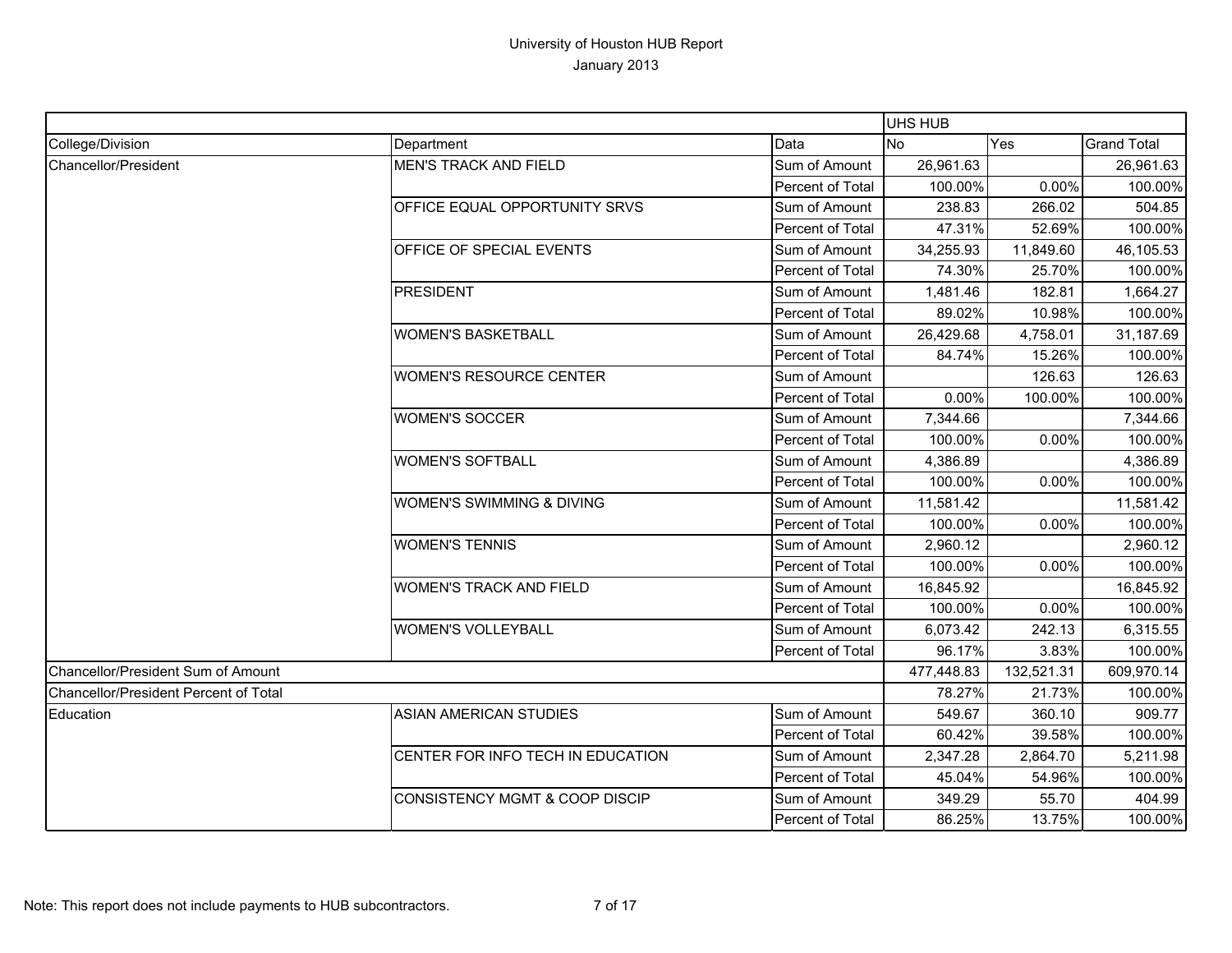|                                   |                                         |                         | UHS HUB        |           |                    |
|-----------------------------------|-----------------------------------------|-------------------------|----------------|-----------|--------------------|
| College/Division                  | Department                              | Data                    | N <sub>O</sub> | Yes       | <b>Grand Total</b> |
| Education                         | <b>CURRICULUM AND INSTRUCTION</b>       | Sum of Amount           | 13,720.37      | 946.84    | 14,667.21          |
|                                   |                                         | Percent of Total        | 93.54%         | 6.46%     | 100.00%            |
|                                   | <b>DEAN, EDUCATION</b>                  | Sum of Amount           | 4,946.77       | 7,401.12  | 12,347.89          |
|                                   |                                         | Percent of Total        | 40.06%         | 59.94%    | 100.00%            |
|                                   | EDUCATIONAL PSYCHOLOGY                  | Sum of Amount           | 712.34         |           | 712.34             |
|                                   |                                         | Percent of Total        | 100.00%        | 0.00%     | 100.00%            |
|                                   | <b>INSTITUTE FOR URBAN EDUCATION</b>    | Sum of Amount           | 822.00         | 21.46     | 843.46             |
|                                   |                                         | <b>Percent of Total</b> | 97.46%         | 2.54%     | 100.00%            |
| <b>Education Sum of Amount</b>    |                                         |                         | 23,447.72      | 11,649.92 | 35,097.64          |
| <b>Education Percent of Total</b> |                                         |                         | 66.81%         | 33.19%    | 100.00%            |
| Engineering                       | <b>BIOMEDICAL ENGINEERING</b>           | Sum of Amount           | 5,912.67       |           | 5,912.67           |
|                                   |                                         | Percent of Total        | 100.00%        | 0.00%     | 100.00%            |
|                                   | <b>CHEMICAL ENGINEERING</b>             | Sum of Amount           | 82,030.35      | 26,786.60 | 108,816.95         |
|                                   |                                         | Percent of Total        | 75.38%         | 24.62%    | 100.00%            |
|                                   | <b>CIVIL ENGINEERING</b>                | Sum of Amount           | 233,299.79     | 944.17    | 234,243.96         |
|                                   |                                         | Percent of Total        | 99.60%         | 0.40%     | 100.00%            |
|                                   | CTR FOR INNOVATIVE GROUTING             | Sum of Amount           | 4,338.75       | 3,314.52  | 7,653.27           |
|                                   |                                         | Percent of Total        | 56.69%         | 43.31%    | 100.00%            |
|                                   | <b>DEAN, ENGINEERING</b>                | Sum of Amount           | 17, 127.34     | 3,963.57  | 21,090.91          |
|                                   |                                         | Percent of Total        | 81.21%         | 18.79%    | 100.00%            |
|                                   | <b>ELECTRICAL ENGINEERING</b>           | Sum of Amount           | 50,575.07      | 410.65    | 50,985.72          |
|                                   |                                         | Percent of Total        | 99.19%         | 0.81%     | 100.00%            |
|                                   | <b>ENGINEERING SERVICES</b>             | Sum of Amount           | 5,410.99       | 55.89     | 5,466.88           |
|                                   |                                         | Percent of Total        | 98.98%         | 1.02%     | 100.00%            |
|                                   | <b>INDUSTRIAL ENGINEERING</b>           | Sum of Amount           | 5,144.83       | 301.23    | 5,446.06           |
|                                   |                                         | Percent of Total        | 94.47%         | 5.53%     | 100.00%            |
|                                   | <b>INTEGRATED BIO &amp; NANO SYSTEM</b> | Sum of Amount           | 95.81          |           | 95.81              |
|                                   |                                         | Percent of Total        | 100.00%        | $0.00\%$  | 100.00%            |
|                                   | MECHANICAL ENGINEERING                  | Sum of Amount           | 262,073.18     | 28,895.97 | 290,969.15         |
|                                   |                                         | Percent of Total        | 90.07%         | 9.93%     | 100.00%            |
|                                   | NATL CTR FOR AIRBORNE LASER MAPPING     | Sum of Amount           | 34,475.74      |           | 34,475.74          |
|                                   |                                         | Percent of Total        | 100.00%        | 0.00%     | 100.00%            |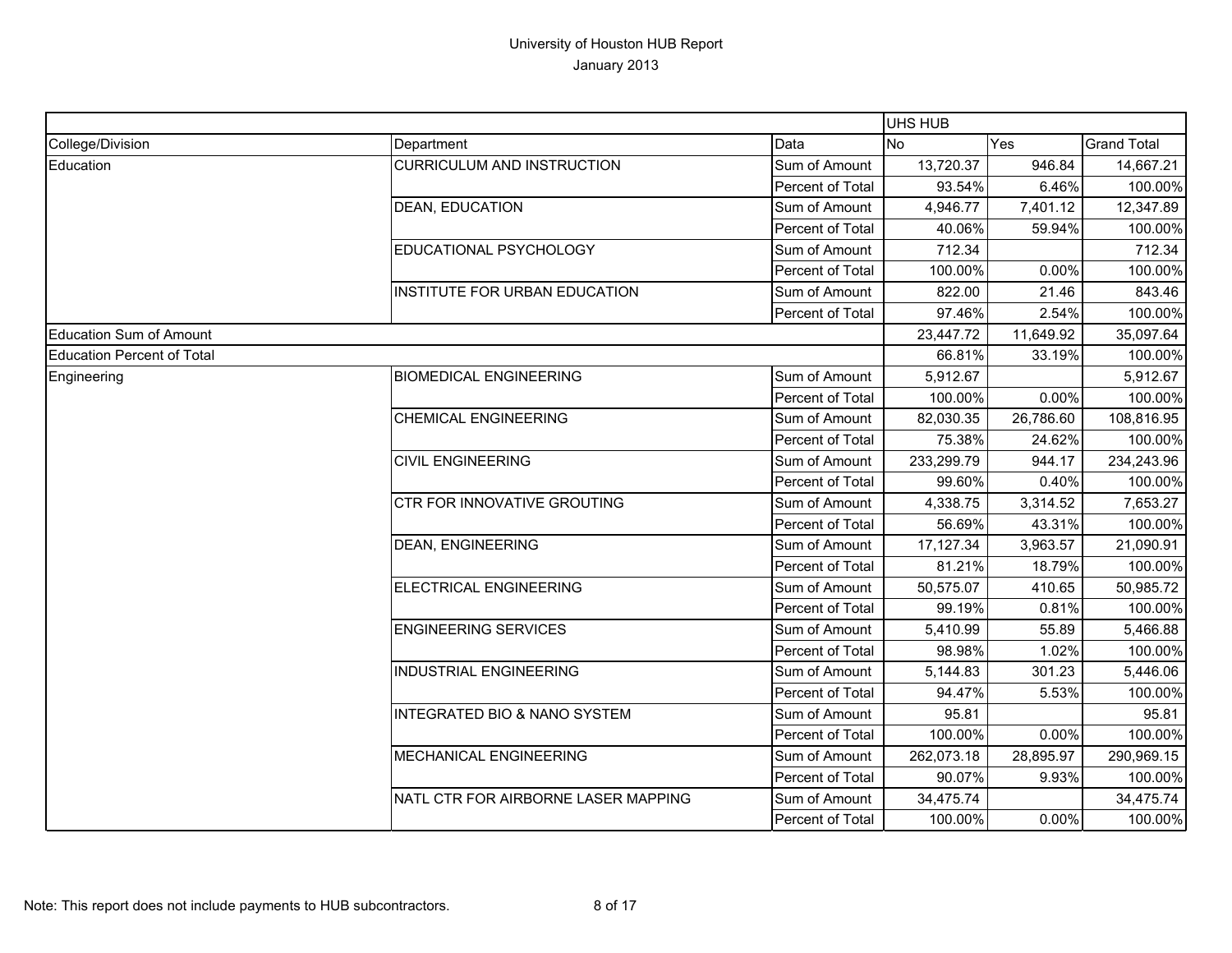|                                                  |                                     |                  | UHS HUB    |           |                    |
|--------------------------------------------------|-------------------------------------|------------------|------------|-----------|--------------------|
| College/Division                                 | Department                          | Data             | <b>No</b>  | Yes       | <b>Grand Total</b> |
| Engineering                                      | <b>WIND ENERGY CENTER</b>           | Sum of Amount    | 7,124.06   |           | 7,124.06           |
|                                                  |                                     | Percent of Total | 100.00%    | 0.00%     | 100.00%            |
| Engineering Sum of Amount                        |                                     |                  | 707,608.58 | 64,672.60 | 772,281.18         |
| Engineering Percent of Total                     |                                     |                  | 91.63%     | 8.37%     | 100.00%            |
| Graduate College of Social Work                  | ADMISSIONS-GCSW                     | Sum of Amount    | 1,059.72   | 222.44    | 1,282.16           |
|                                                  |                                     | Percent of Total | 82.65%     | 17.35%    | 100.00%            |
|                                                  | <b>ALUMNI &amp; CAREER SERVICES</b> | Sum of Amount    | 92.00      | 597.50    | 689.50             |
|                                                  |                                     | Percent of Total | 13.34%     | 86.66%    | 100.00%            |
|                                                  | CHILD & FAMILY CENTER               | Sum of Amount    | 2,594.60   | 126.81    | 2,721.41           |
|                                                  |                                     | Percent of Total | 95.34%     | 4.66%     | 100.00%            |
|                                                  | CTR FOR HEALTH EQUITY & EVAL        | Sum of Amount    | 118.67     |           | 118.67             |
|                                                  |                                     | Percent of Total | 100.00%    | 0.00%     | 100.00%            |
|                                                  | DEAN, SOCIAL WORK                   | Sum of Amount    | 3,384.12   | 380.00    | 3,764.12           |
|                                                  |                                     | Percent of Total | 89.90%     | 10.10%    | 100.00%            |
|                                                  | DEVELOPMENT-GCSW                    | Sum of Amount    |            | 79.13     | 79.13              |
|                                                  |                                     | Percent of Total | 0.00%      | 100.00%   | 100.00%            |
|                                                  | <b>FIELD OFFICE</b>                 | Sum of Amount    | 377.71     | 322.45    | 700.16             |
|                                                  |                                     | Percent of Total | 53.95%     | 46.05%    | 100.00%            |
|                                                  | <b>GCSW INFORMATION TECHNOLOGY</b>  | Sum of Amount    | 1,864.86   |           | 1,864.86           |
|                                                  |                                     | Percent of Total | 100.00%    | 0.00%     | 100.00%            |
|                                                  | OFFICE OF COMMUNITY PROJECTS        | Sum of Amount    |            | 130.00    | 130.00             |
|                                                  |                                     | Percent of Total | 0.00%      | 100.00%   | 100.00%            |
| Graduate College of Social Work Sum of Amount    |                                     |                  | 9,491.68   | 1,858.33  | 11,350.01          |
| Graduate College of Social Work Percent of Total |                                     |                  | 83.63%     | 16.37%    | 100.00%            |
| <b>Honors College</b>                            | DEAN, HONORS COLLEGE                | Sum of Amount    | 3,958.09   | 1,213.28  | 5,171.37           |
|                                                  |                                     | Percent of Total | 76.54%     | 23.46%    | 100.00%            |
|                                                  | HOUSTON TEACHERS INSTITUTE          | Sum of Amount    | 72.03      |           | 72.03              |
|                                                  |                                     | Percent of Total | 100.00%    | 0.00%     | 100.00%            |
| Honors College Sum of Amount                     |                                     |                  | 4,030.12   | 1,213.28  | 5,243.40           |
| Honors College Percent of Total                  |                                     |                  | 76.86%     | 23.14%    | 100.00%            |
| Hotel and Restaurant Management                  | DEAN, HOTEL & RESTAURANT MANAG      | Sum of Amount    | 23,224.80  | 360.59    | 23,585.39          |
|                                                  |                                     | Percent of Total | 98.47%     | 1.53%     | 100.00%            |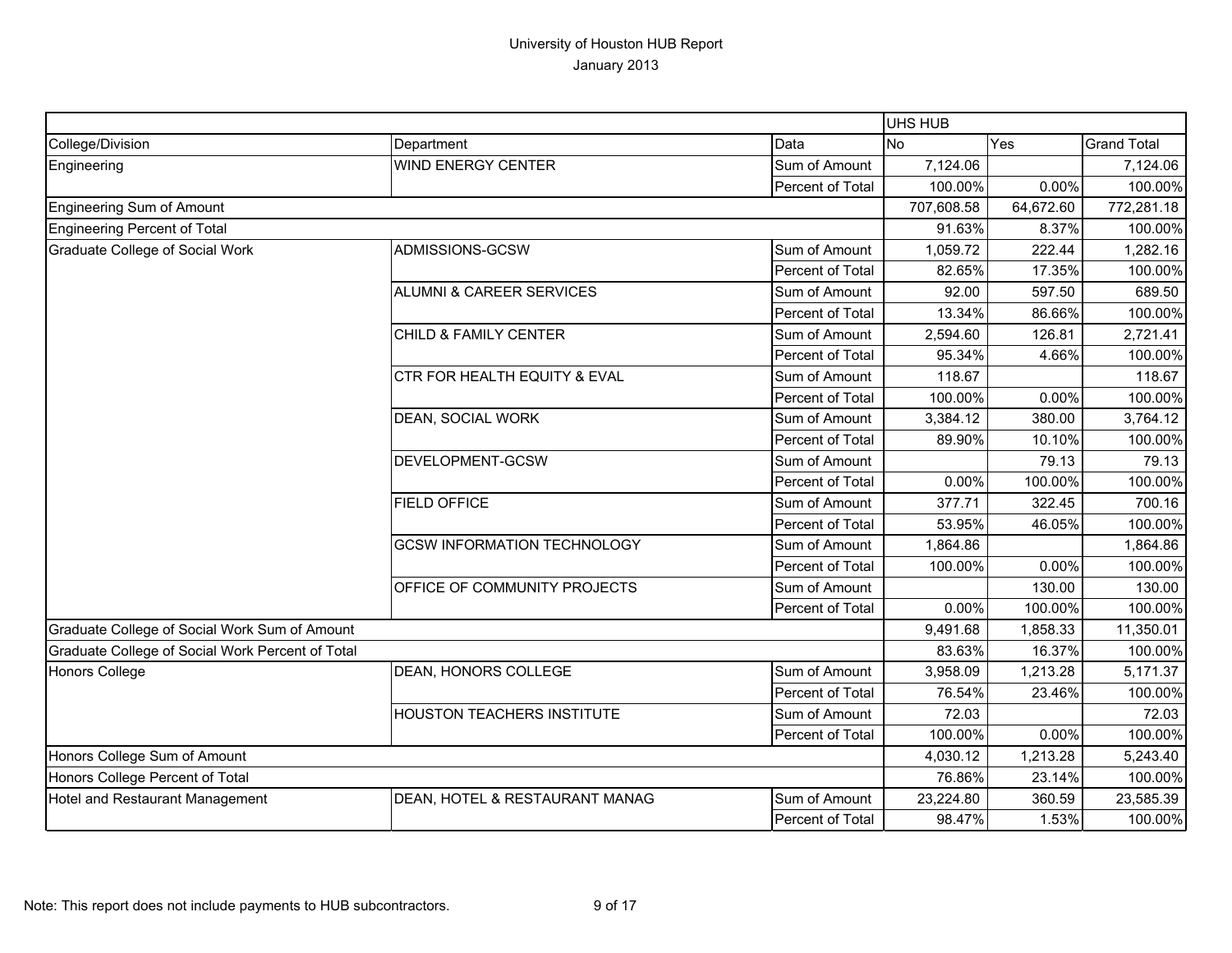|                                                  |                                     |                  | UHS HUB    |          |                    |
|--------------------------------------------------|-------------------------------------|------------------|------------|----------|--------------------|
| College/Division                                 | Department                          | Data             | <b>No</b>  | Yes      | <b>Grand Total</b> |
| Hotel and Restaurant Management                  | HOTEL AND RESTAURANT MANAGEMENT     | Sum of Amount    | 324,292.34 | 3,583.16 | 327,875.50         |
|                                                  |                                     | Percent of Total | 98.91%     | 1.09%    | 100.00%            |
| Hotel and Restaurant Management Sum of Amount    |                                     |                  | 347,517.14 | 3,943.75 | 351,460.89         |
| Hotel and Restaurant Management Percent of Total |                                     |                  | 98.88%     | 1.12%    | 100.00%            |
| Law Center                                       | <b>BLAKELEY INSTITUTE</b>           | Sum of Amount    | 3,186.34   |          | 3,186.34           |
|                                                  |                                     | Percent of Total | 100.00%    | 0.00%    | 100.00%            |
|                                                  | <b>BUSINESS SERVICES, LAW</b>       | Sum of Amount    | 54,054.81  | 3,286.27 | 57,341.08          |
|                                                  |                                     | Percent of Total | 94.27%     | 5.73%    | 100.00%            |
|                                                  | CAREER SERVICES, LAW                | Sum of Amount    | 631.25     | 201.61   | 832.86             |
|                                                  |                                     | Percent of Total | 75.79%     | 24.21%   | 100.00%            |
|                                                  | DEAN, LAW                           | Sum of Amount    | 6.73       | 672.48   | 679.21             |
|                                                  |                                     | Percent of Total | 0.99%      | 99.01%   | 100.00%            |
|                                                  | <b>EXTERNAL AFFAIRS, LAW</b>        | Sum of Amount    | 1,869.31   |          | 1,869.31           |
|                                                  |                                     | Percent of Total | 100.00%    | 0.00%    | 100.00%            |
|                                                  | FACILITIES, LAW                     | Sum of Amount    | 610.62     | 307.29   | 917.91             |
|                                                  |                                     | Percent of Total | 66.52%     | 33.48%   | 100.00%            |
|                                                  | <b>FACULTY SUPPORT LAW</b>          | Sum of Amount    | 1,811.34   | 473.93   | 2,285.27           |
|                                                  |                                     | Percent of Total | 79.26%     | 20.74%   | 100.00%            |
|                                                  | HEALTH LAW & POLICY INSTITUTE       | Sum of Amount    | 3,268.76   | 785.96   | 4,054.72           |
|                                                  |                                     | Percent of Total | 80.62%     | 19.38%   | 100.00%            |
|                                                  | INST OF HIGHER EDU & GOVERNANCE LAW | Sum of Amount    | 21.83      |          | 21.83              |
|                                                  |                                     | Percent of Total | 100.00%    | 0.00%    | 100.00%            |
|                                                  | LAW INFORMATION TECHNOLOGY          | Sum of Amount    | 6,238.07   | 8,026.99 | 14,265.06          |
|                                                  |                                     | Percent of Total | 43.73%     | 56.27%   | 100.00%            |
|                                                  | <b>LAW LIBRARY</b>                  | Sum of Amount    | 19,494.65  | 486.90   | 19,981.55          |
|                                                  |                                     | Percent of Total | 97.56%     | 2.44%    | 100.00%            |
|                                                  | LEGAL AID CLINIC, LAW               | Sum of Amount    | 505.71     | 655.00   | 1,160.71           |
|                                                  |                                     | Percent of Total | 43.57%     | 56.43%   | 100.00%            |
|                                                  | LEGAL RESEARCH & WRITING, LAW       | Sum of Amount    | 3,737.30   | 659.93   | 4,397.23           |
|                                                  |                                     | Percent of Total | 84.99%     | 15.01%   | 100.00%            |
|                                                  | PUBLIC RELS & MARKETING, LAW        | Sum of Amount    | 4,225.00   | 223.37   | 4,448.37           |
|                                                  |                                     | Percent of Total | 94.98%     | 5.02%    | 100.00%            |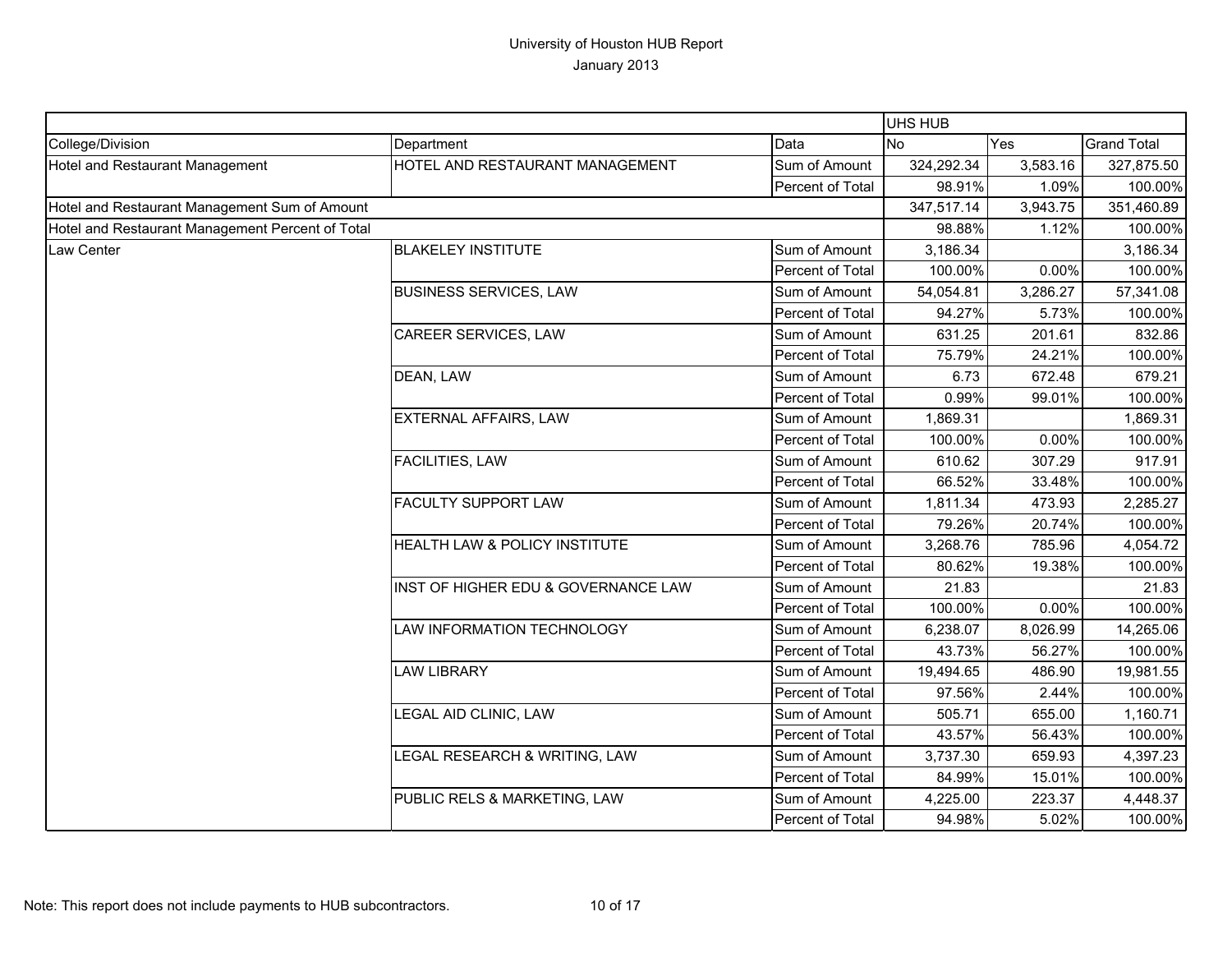|                                  |                                     |                  | UHS HUB    |           |                    |
|----------------------------------|-------------------------------------|------------------|------------|-----------|--------------------|
| College/Division                 | Department                          | Data             | <b>No</b>  | Yes       | <b>Grand Total</b> |
| <b>Law Center</b>                | STUDENT SERVICES, LAW               | Sum of Amount    | 3,044.88   | 740.43    | 3,785.31           |
|                                  |                                     | Percent of Total | 80.44%     | 19.56%    | 100.00%            |
| Law Center Sum of Amount         |                                     |                  | 102,706.60 | 16,520.16 | 119,226.76         |
| Law Center Percent of Total      |                                     |                  | 86.14%     | 13.86%    | 100.00%            |
| Liberal Arts and Social Sciences | <b>AEROSPACE STUDIES</b>            | Sum of Amount    | 134.95     | 603.45    | 738.40             |
|                                  |                                     | Percent of Total | 18.28%     | 81.72%    | 100.00%            |
|                                  | AFRICAN-AMERICAN STUDIES            | Sum of Amount    | 588.31     | 458.61    | 1,046.92           |
|                                  |                                     | Percent of Total | 56.19%     | 43.81%    | 100.00%            |
|                                  | <b>ART</b>                          | Sum of Amount    | 2,718.49   | 1,106.73  | 3,825.22           |
|                                  |                                     | Percent of Total | 71.07%     | 28.93%    | 100.00%            |
|                                  | <b>ARTE PUBLICO</b>                 | Sum of Amount    | 19,587.42  |           | 19,587.42          |
|                                  |                                     | Percent of Total | 100.00%    | 0.00%     | 100.00%            |
|                                  | <b>BAND</b>                         | Sum of Amount    | 17,812.59  |           | 17,812.59          |
|                                  |                                     | Percent of Total | 100.00%    | 0.00%     | 100.00%            |
|                                  | <b>BLAFFER GALLERY</b>              | Sum of Amount    | 5,085.54   | 1,396.30  | 6,481.84           |
|                                  |                                     | Percent of Total | 78.46%     | 21.54%    | 100.00%            |
|                                  | CENTER FOR PUBLIC HISTORY           | Sum of Amount    | 473.16     | 130.64    | 603.80             |
|                                  |                                     | Percent of Total | 78.36%     | 21.64%    | 100.00%            |
|                                  | CENTER FOR PUBLIC POLICY            | Sum of Amount    | 5,070.25   | 135.96    | 5,206.21           |
|                                  |                                     | Percent of Total | 97.39%     | 2.61%     | 100.00%            |
|                                  | <b>COMMUNICATION</b>                | Sum of Amount    | 2,740.67   | 2,635.52  | 5,376.19           |
|                                  |                                     | Percent of Total | 50.98%     | 49.02%    | 100.00%            |
|                                  | <b>COMMUNICATIONS DISORDERS</b>     | Sum of Amount    | 16,628.77  | 638.03    | 17,266.80          |
|                                  |                                     | Percent of Total | 96.30%     | 3.70%     | 100.00%            |
|                                  | <b>COMPARATIVE CULTURAL STUDIES</b> | Sum of Amount    | 501.99     |           | 501.99             |
|                                  |                                     | Percent of Total | 100.00%    | 0.00%     | 100.00%            |
|                                  | <b>CWMCA CENTER FOR THE ARTS</b>    | Sum of Amount    | 2,640.48   | 276.99    | 2,917.47           |
|                                  |                                     | Percent of Total | 90.51%     | 9.49%     | 100.00%            |
|                                  | DEAN, LIBERAL ARTS & SOC SCI        | Sum of Amount    | 8,026.73   | 2,238.98  | 10,265.71          |
|                                  |                                     | Percent of Total | 78.19%     | 21.81%    | 100.00%            |
|                                  | <b>ECONOMICS</b>                    | Sum of Amount    | 1,641.47   | 3,198.69  | 4,840.16           |
|                                  |                                     | Percent of Total | 33.91%     | 66.09%    | 100.00%            |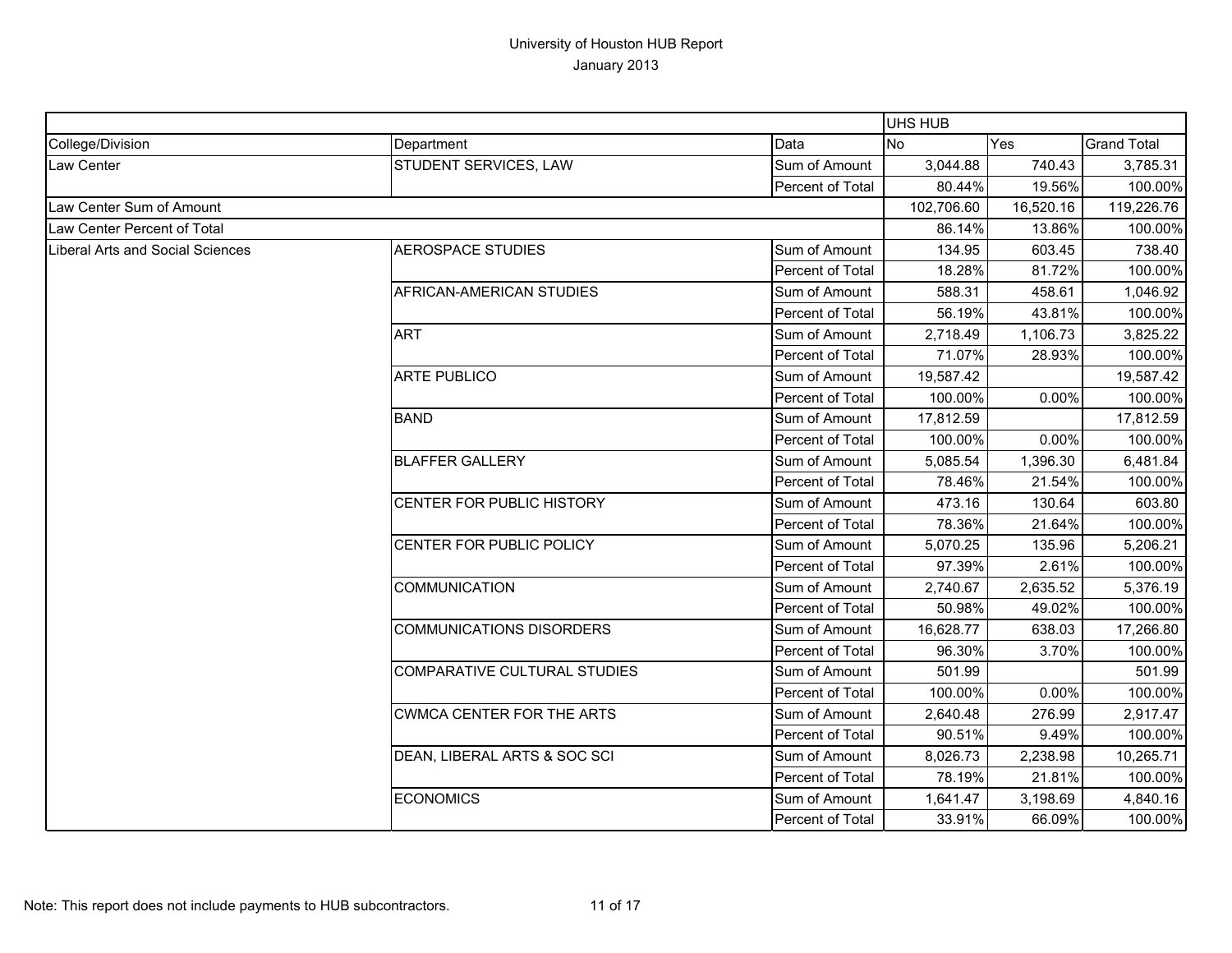|                                                   |                                 |                         | <b>UHS HUB</b> |           |                    |
|---------------------------------------------------|---------------------------------|-------------------------|----------------|-----------|--------------------|
| College/Division                                  | Department                      | Data                    | <b>No</b>      | Yes       | <b>Grand Total</b> |
| Liberal Arts and Social Sciences                  | <b>ENGLISH</b>                  | Sum of Amount           | 15,825.41      | 3,201.71  | 19,027.12          |
|                                                   |                                 | Percent of Total        | 83.17%         | 16.83%    | 100.00%            |
|                                                   | HEALTH AND HUMAN PERFORMANCE    | Sum of Amount           | 46,748.16      | 1,137.65  | 47,885.81          |
|                                                   |                                 | Percent of Total        | 97.62%         | 2.38%     | 100.00%            |
|                                                   | <b>HISPANIC STUDIES</b>         | Sum of Amount           | 11,297.58      |           | 11,297.58          |
|                                                   |                                 | Percent of Total        | 100.00%        | 0.00%     | 100.00%            |
|                                                   | <b>HISTORY</b>                  | Sum of Amount           | 751.74         | 152.14    | 903.88             |
|                                                   |                                 | Percent of Total        | 83.17%         | 16.83%    | 100.00%            |
|                                                   | <b>MEXICAN-AMERICAN STUDIES</b> | Sum of Amount           | 5,030.15       | 122.18    | 5,152.33           |
|                                                   |                                 | Percent of Total        | 97.63%         | 2.37%     | 100.00%            |
|                                                   | <b>MILITARY SCIENCE</b>         | Sum of Amount           | 363.25         |           | 363.25             |
|                                                   |                                 | Percent of Total        | 100.00%        | 0.00%     | 100.00%            |
|                                                   | MODERN AND CLASSICAL LANGUAGES  | Sum of Amount           | 1,086.08       | 12.98     | 1,099.06           |
|                                                   |                                 | Percent of Total        | 98.82%         | 1.18%     | 100.00%            |
|                                                   | <b>MUSIC</b>                    | Sum of Amount           | 19,812.65      |           | 19,812.65          |
|                                                   |                                 | Percent of Total        | 100.00%        | 0.00%     | 100.00%            |
|                                                   | <b>PHILOSOPHY</b>               | Sum of Amount           | 1.52           | 66.82     | 68.34              |
|                                                   |                                 | Percent of Total        | 2.22%          | 97.78%    | 100.00%            |
|                                                   | POLITICAL SCIENCE               | Sum of Amount           | 4,093.55       | 1,274.78  | 5,368.33           |
|                                                   |                                 | Percent of Total        | 76.25%         | 23.75%    | 100.00%            |
|                                                   | <b>PSYCHOLOGY</b>               | Sum of Amount           | 32,351.10      | 215.82    | 32,566.92          |
|                                                   |                                 | Percent of Total        | 99.34%         | 0.66%     | 100.00%            |
|                                                   | PUBLIC ADMINISTRATION PROGRAM   | Sum of Amount           |                | 375.00    | 375.00             |
|                                                   |                                 | <b>Percent of Total</b> | 0.00%          | 100.00%   | 100.00%            |
|                                                   | <b>SOCIOLOGY</b>                | Sum of Amount           | 2,187.08       |           | 2,187.08           |
|                                                   |                                 | Percent of Total        | 100.00%        | 0.00%     | 100.00%            |
|                                                   | <b>THEATER</b>                  | Sum of Amount           | 20,131.80      | 3,976.54  | 24,108.34          |
|                                                   |                                 | Percent of Total        | 83.51%         | 16.49%    | 100.00%            |
|                                                   | <b>WOMEN'S STUDIES PROGRAM</b>  | Sum of Amount           | 97.98          | 54.34     | 152.32             |
|                                                   |                                 | Percent of Total        | 64.33%         | 35.67%    | 100.00%            |
| Liberal Arts and Social Sciences Sum of Amount    |                                 |                         | 243,428.87     | 23,409.86 | 266,838.73         |
| Liberal Arts and Social Sciences Percent of Total |                                 |                         | 91.23%         | 8.77%     | 100.00%            |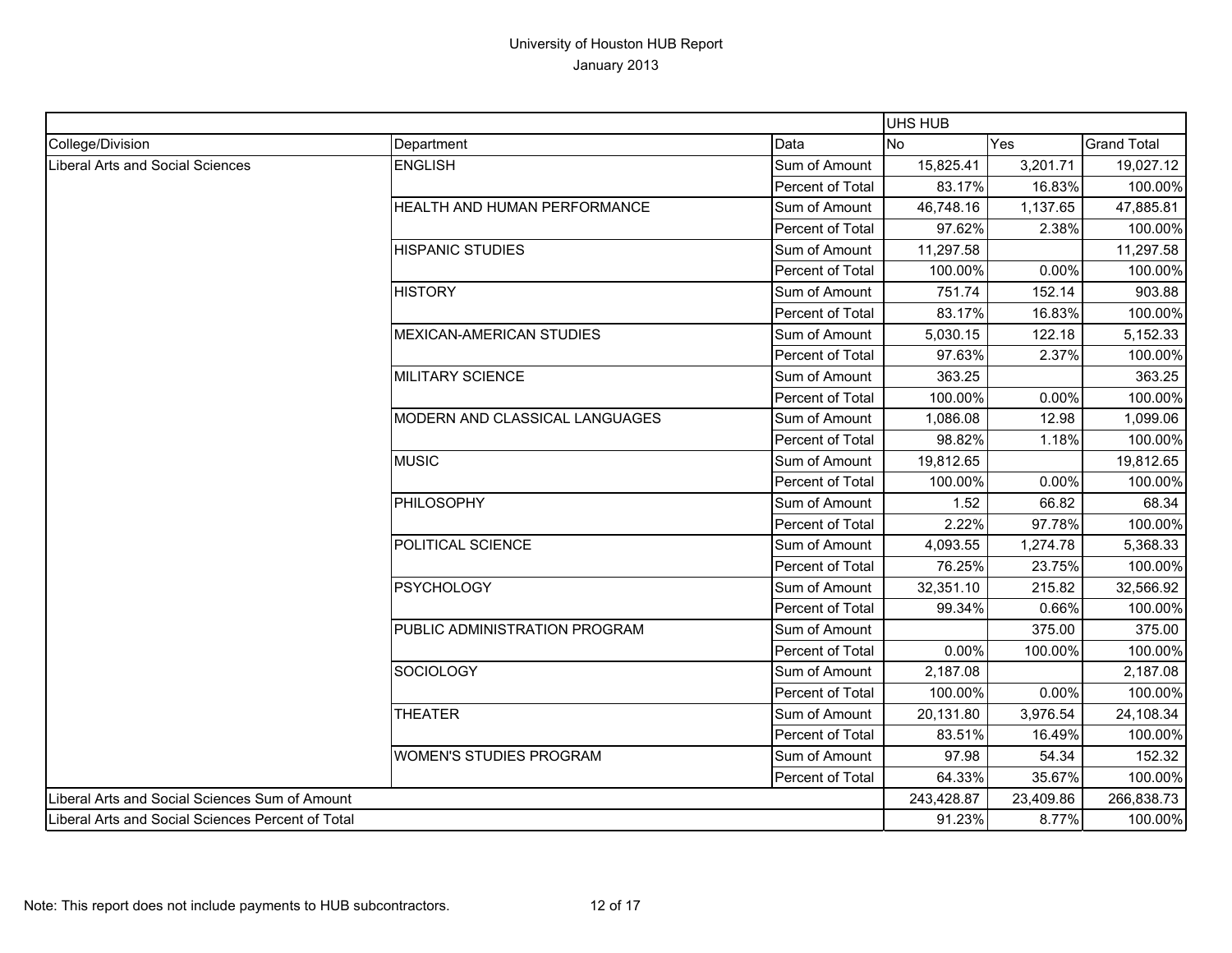|                                                  |                                               |                  | UHS HUB      |           |                    |
|--------------------------------------------------|-----------------------------------------------|------------------|--------------|-----------|--------------------|
| College/Division                                 | Department                                    | Data             | <b>No</b>    | Yes       | <b>Grand Total</b> |
| Library                                          | <b>UNIVERSITY LIBRARIES</b>                   | Sum of Amount    | 1,861,419.63 | 59,657.39 | 1,921,077.02       |
|                                                  |                                               | Percent of Total | 96.89%       | 3.11%     | 100.00%            |
| Library Sum of Amount                            |                                               |                  | 1,861,419.63 | 59,657.39 | 1,921,077.02       |
| Library Percent of Total                         |                                               |                  | 96.89%       | 3.11%     | 100.00%            |
| Natural Science and Mathematics                  | <b>BIOLOGY &amp; BIOCHEMISTRY</b>             | Sum of Amount    | 758,185.23   | 7,877.33  | 766,062.56         |
|                                                  |                                               | Percent of Total | 98.97%       | 1.03%     | 100.00%            |
|                                                  | <b>CHEMISTRY</b>                              | Sum of Amount    | 55,037.42    | 7,647.10  | 62,684.52          |
|                                                  |                                               | Percent of Total | 87.80%       | 12.20%    | 100.00%            |
|                                                  | <b>COMPUTER SCIENCE</b>                       | Sum of Amount    | 10,855.66    | 351.54    | 11,207.20          |
|                                                  |                                               | Percent of Total | 96.86%       | 3.14%     | 100.00%            |
|                                                  | CTR FOR NUCLEAR RECEPTORS & CELL SIGNALING    | Sum of Amount    | 81,146.60    | 3,035.01  | 84,181.61          |
|                                                  |                                               | Percent of Total | 96.39%       | 3.61%     | 100.00%            |
|                                                  | DEAN, NATURAL SCIENCE & MATHE                 | Sum of Amount    | 32,788.47    | 1,085.45  | 33,873.92          |
|                                                  |                                               | Percent of Total | 96.80%       | 3.20%     | 100.00%            |
|                                                  | EARTH AND ATMOSPHERIC SCIENCES                | Sum of Amount    | 109,752.25   | 5,200.36  | 114,952.61         |
|                                                  |                                               | Percent of Total | 95.48%       | 4.52%     | 100.00%            |
|                                                  | INST FOR MULTIDIM AIR QUALITY STUDIES (IMAQS) | Sum of Amount    | 2,722.38     |           | 2,722.38           |
|                                                  |                                               | Percent of Total | 100.00%      | 0.00%     | 100.00%            |
|                                                  | <b>MATHEMATICS</b>                            | Sum of Amount    | 7,899.88     | 3,071.66  | 10,971.54          |
|                                                  |                                               | Percent of Total | 72.00%       | 28.00%    | 100.00%            |
|                                                  | <b>PHYSICS</b>                                | Sum of Amount    | 59,860.77    | 1,851.91  | 61,712.68          |
|                                                  |                                               | Percent of Total | 97.00%       | 3.00%     | 100.00%            |
| Natural Science and Mathematics Sum of Amount    |                                               |                  | 1,118,248.66 | 30,120.36 | 1,148,369.02       |
| Natural Science and Mathematics Percent of Total |                                               |                  | 97.38%       | 2.62%     | 100.00%            |
| Optometry                                        | DEAN, OPTOMETRY                               | Sum of Amount    | 144,831.79   | 10,957.09 | 155,788.88         |
|                                                  |                                               | Percent of Total | 92.97%       | 7.03%     | 100.00%            |
|                                                  | OPT VISION SCIENCES                           | Sum of Amount    | 61,575.96    | 1,320.25  | 62,896.21          |
|                                                  |                                               | Percent of Total | 97.90%       | 2.10%     | 100.00%            |
|                                                  | OPTOMETRY CLINIC                              | Sum of Amount    | 155,367.77   | 58,000.41 | 213,368.18         |
|                                                  |                                               | Percent of Total | 72.82%       | 27.18%    | 100.00%            |
| Optometry Sum of Amount                          |                                               |                  | 361,775.52   | 70,277.75 | 432,053.27         |
| Optometry Percent of Total                       |                                               |                  | 83.73%       | 16.27%    | 100.00%            |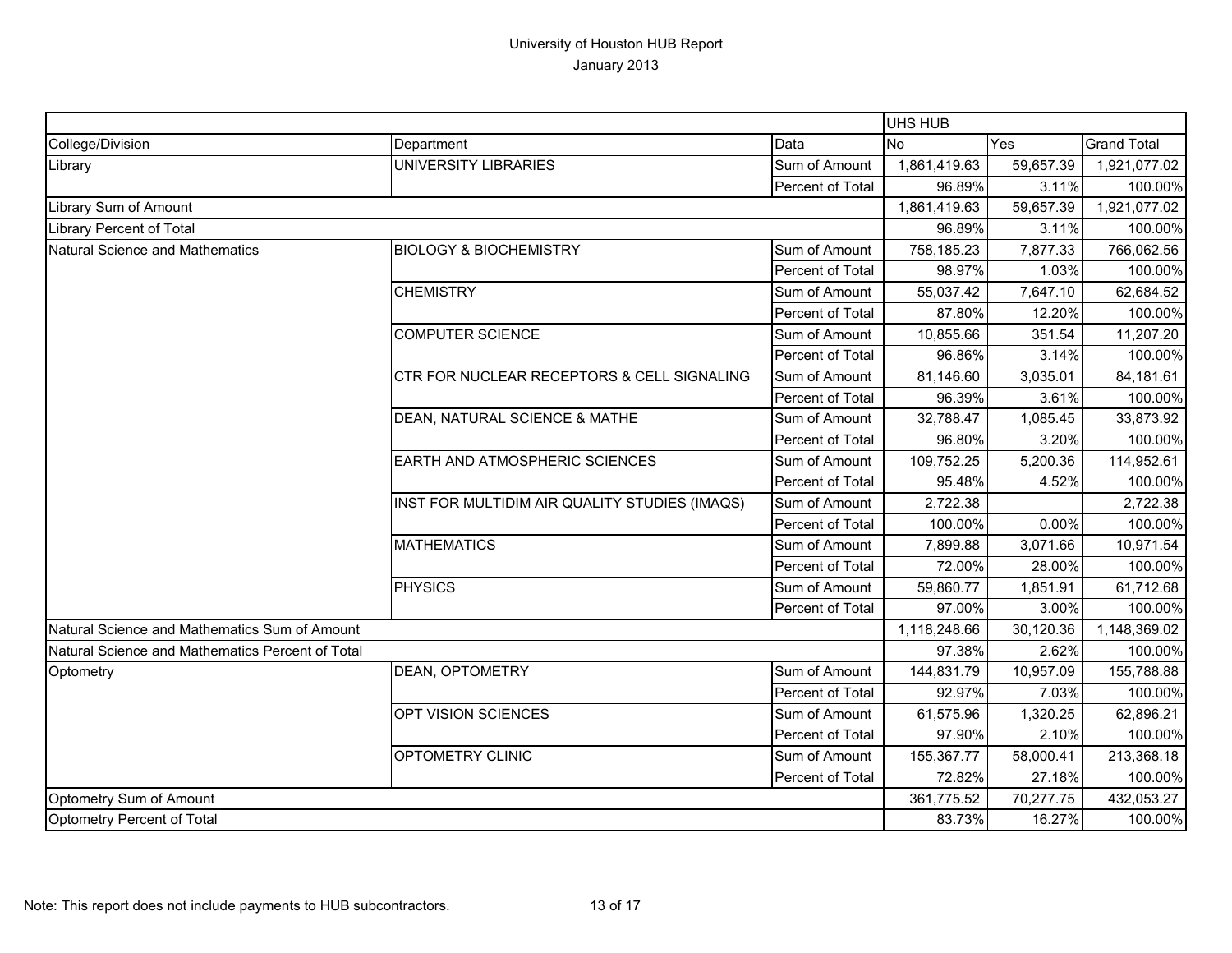|                           |                                    |                  | UHS HUB   |           |                    |
|---------------------------|------------------------------------|------------------|-----------|-----------|--------------------|
| College/Division          | Department                         | Data             | <b>No</b> | Yes       | <b>Grand Total</b> |
| Pharmacy                  | CLINICAL PHARMACY & ADMINISTRA     | Sum of Amount    | 15,845.56 | 668.83    | 16,514.39          |
|                           |                                    | Percent of Total | 95.95%    | 4.05%     | 100.00%            |
|                           | DEAN, PHARMACY                     | Sum of Amount    | 9,608.26  | 5,547.13  | 15,155.39          |
|                           |                                    | Percent of Total | 63.40%    | 36.60%    | 100.00%            |
|                           | PHARMACOLOGICAL & PHARMACEUTIC     | Sum of Amount    | 34,644.89 | 101.22    | 34,746.11          |
|                           |                                    | Percent of Total | 99.71%    | 0.29%     | 100.00%            |
| Pharmacy Sum of Amount    |                                    |                  | 60,098.71 | 6,317.18  | 66,415.89          |
| Pharmacy Percent of Total |                                    |                  | 90.49%    | 9.51%     | 100.00%            |
| Research                  | ANIMAL CARE OPERATIONS             | Sum of Amount    | 21,714.12 | 528.88    | 22,243.00          |
|                           |                                    | Percent of Total | 97.62%    | 2.38%     | 100.00%            |
|                           | CENTER FOR ADVANCED MATERIALS      | Sum of Amount    | 1,114.87  | 43.65     | 1,158.52           |
|                           |                                    | Percent of Total | 96.23%    | 3.77%     | 100.00%            |
|                           | CTR FOR BIOMED/ENVIRON GENOMIC     | Sum of Amount    | 293.34    |           | 293.34             |
|                           |                                    | Percent of Total | 100.00%   | 0.00%     | 100.00%            |
|                           | CTR NEURO AND BIOMECH RESEARCH     | Sum of Amount    | 1,772.28  | 1,060.34  | 2,832.62           |
|                           |                                    | Percent of Total | 62.57%    | 37.43%    | 100.00%            |
|                           | <b>GRANTS AND CONTRACTS</b>        | Sum of Amount    | 39.75     |           | 39.75              |
|                           |                                    | Percent of Total | 100.00%   | 0.00%     | 100.00%            |
|                           | HOUSTON COASTAL CENTER             | Sum of Amount    | 309.73    |           | 309.73             |
|                           |                                    | Percent of Total | 100.00%   | 0.00%     | 100.00%            |
|                           | INSTITUTE FOR MOLECULAR DESIGN     | Sum of Amount    | 2,172.50  |           | 2,172.50           |
|                           |                                    | Percent of Total | 100.00%   | 0.00%     | 100.00%            |
|                           | <b>INSTITUTE FOR NANOENERGY</b>    | Sum of Amount    | 102.00    |           | 102.00             |
|                           |                                    | Percent of Total | 100.00%   | 0.00%     | 100.00%            |
|                           | OFFICE OF TECHNOLOGY MANAGEMENT    | Sum of Amount    | 205.24    |           | 205.24             |
|                           |                                    | Percent of Total | 100.00%   | 0.00%     | 100.00%            |
|                           | RESEARCH DIVISION OFFICE           | Sum of Amount    | 11,642.66 | 16,849.03 | 28,491.69          |
|                           |                                    | Percent of Total | 40.86%    | 59.14%    | 100.00%            |
|                           | RESEARCH FINANCIAL SERVICES        | Sum of Amount    | 43.56     |           | 43.56              |
|                           |                                    | Percent of Total | 100.00%   | 0.00%     | 100.00%            |
|                           | <b>RESEARCH INFORMATION CENTER</b> | Sum of Amount    | 38,400.85 |           | 38,400.85          |
|                           |                                    | Percent of Total | 100.00%   | 0.00%     | 100.00%            |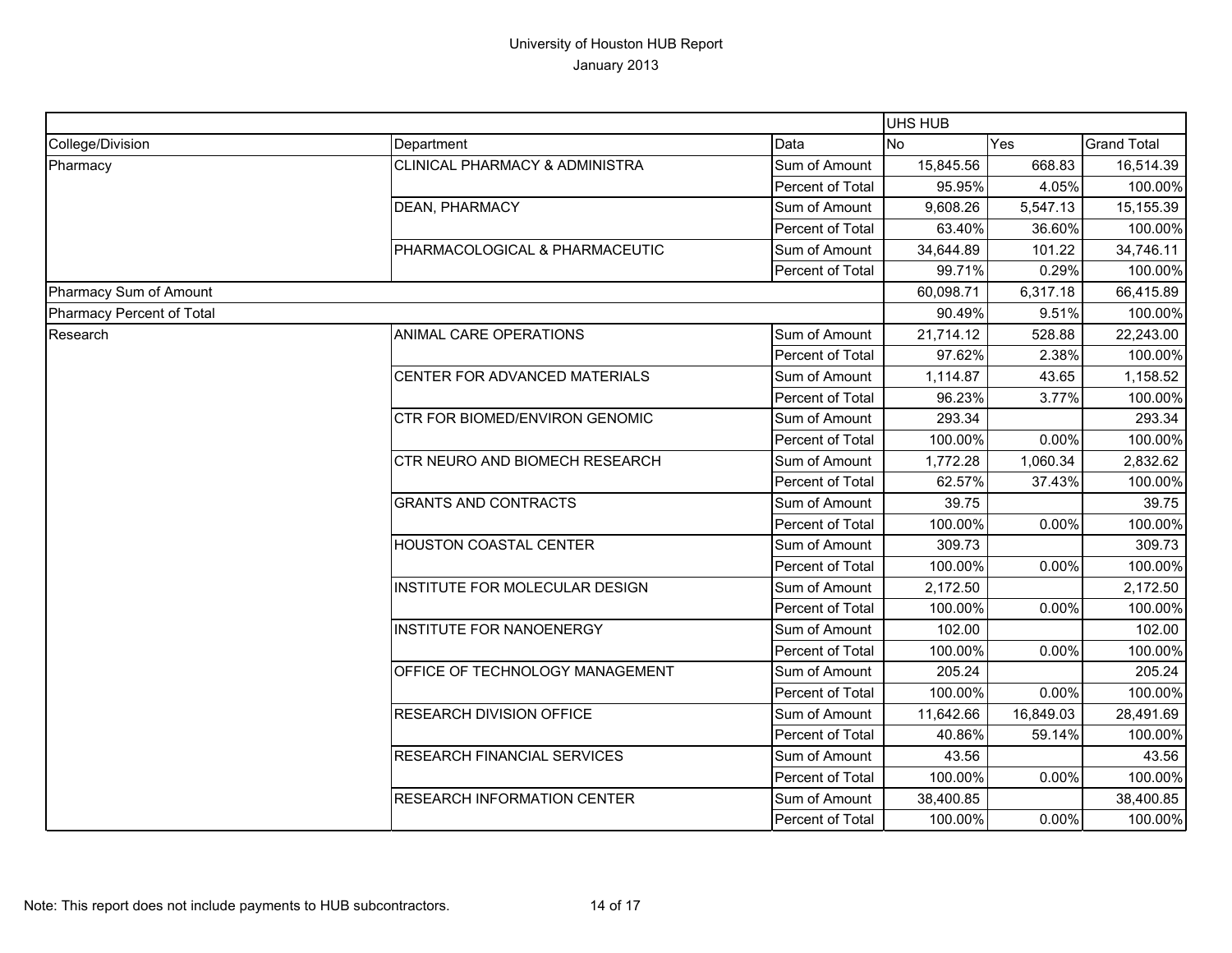|                           |                                         |                  | UHS HUB    |            |                    |
|---------------------------|-----------------------------------------|------------------|------------|------------|--------------------|
| College/Division          | Department                              | Data             | <b>No</b>  | <b>Yes</b> | <b>Grand Total</b> |
| Research                  | RESEARCH POLICIES/COMPLIANCE/COMMITTEES | Sum of Amount    | 409.15     |            | 409.15             |
|                           |                                         | Percent of Total | 100.00%    | 0.00%      | 100.00%            |
|                           | <b>TIMES</b>                            | Sum of Amount    | 69,464.64  | 4,985.06   | 74,449.70          |
|                           |                                         | Percent of Total | 93.30%     | 6.70%      | 100.00%            |
|                           | TX CTR SUPERCONDUCTIVITY AT UH          | Sum of Amount    | 38,265.05  | 653.61     | 38,918.66          |
|                           |                                         | Percent of Total | 98.32%     | 1.68%      | 100.00%            |
|                           | TX LEARNING/COMPUTATIONAL CTR           | Sum of Amount    | 75,599.15  | 2,655.82   | 78,254.97          |
|                           |                                         | Percent of Total | 96.61%     | 3.39%      | 100.00%            |
|                           | TX OBESITY RESEARCH CENTER              | Sum of Amount    | 219.25     | 25,050.38  | 25,269.63          |
|                           |                                         | Percent of Total | 0.87%      | 99.13%     | 100.00%            |
| Research Sum of Amount    |                                         |                  | 261,768.14 | 51,826.77  | 313,594.91         |
| Research Percent of Total |                                         |                  | 83.47%     | 16.53%     | 100.00%            |
| <b>Student Affairs</b>    | <b>CAMPUS RECREATION</b>                | Sum of Amount    | 30,661.06  | 10,883.87  | 41,544.93          |
|                           |                                         | Percent of Total | 73.80%     | 26.20%     | 100.00%            |
|                           | CENTER FOR STUDENT INVOLVEMENT          | Sum of Amount    | 25,163.11  | 1,248.27   | 26,411.38          |
|                           |                                         | Percent of Total | 95.27%     | 4.73%      | 100.00%            |
|                           | CHILDREN'S LEARNING CENTER              | Sum of Amount    | 10,053.54  | 1,516.65   | 11,570.19          |
|                           |                                         | Percent of Total | 86.89%     | 13.11%     | 100.00%            |
|                           | COUNSELING AND PSYCH SVCS               | Sum of Amount    | 3,711.41   | 487.84     | 4,199.25           |
|                           |                                         | Percent of Total | 88.38%     | 11.62%     | 100.00%            |
|                           | <b>CTR FOR LEADERSHIP &amp; FSL</b>     | Sum of Amount    | 590.04     |            | 590.04             |
|                           |                                         | Percent of Total | 100.00%    | 0.00%      | 100.00%            |
|                           | <b>DEAN OF STUDENTS</b>                 | Sum of Amount    | 944.35     | 587.35     | 1,531.70           |
|                           |                                         | Percent of Total | 61.65%     | 38.35%     | 100.00%            |
|                           | <b>RELIGION CENTER</b>                  | Sum of Amount    | 133.56     |            | 133.56             |
|                           |                                         | Percent of Total | 100.00%    | 0.00%      | 100.00%            |
|                           | <b>RESIDENTIAL LIFE &amp; HOUSING</b>   | Sum of Amount    | 74,590.20  | 1,035.56   | 75,625.76          |
|                           |                                         | Percent of Total | 98.63%     | 1.37%      | 100.00%            |
|                           | <b>STUDENT AFFAIRS</b>                  | Sum of Amount    | 6,870.56   | 871.55     | 7,742.11           |
|                           |                                         | Percent of Total | 88.74%     | 11.26%     | 100.00%            |
|                           | <b>STUDENT HEALTH CENTER</b>            | Sum of Amount    | 27,478.03  | 24,572.00  | 52,050.03          |
|                           |                                         | Percent of Total | 52.79%     | 47.21%     | 100.00%            |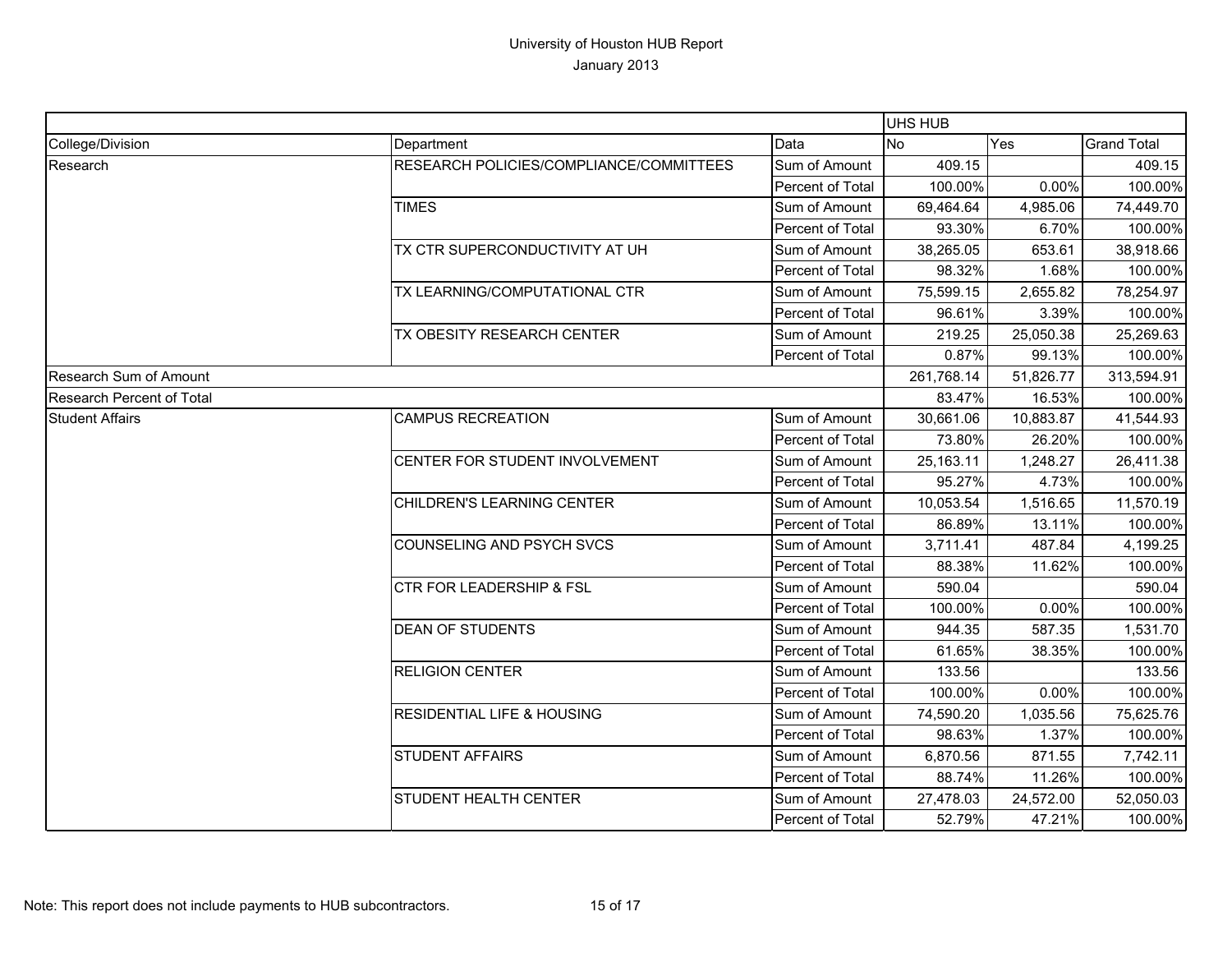|                                         |                                         |                  | UHS HUB    |           |                    |
|-----------------------------------------|-----------------------------------------|------------------|------------|-----------|--------------------|
| College/Division                        | Department                              | Data             | <b>No</b>  | Yes       | <b>Grand Total</b> |
| <b>Student Affairs</b>                  | <b>STUDENT PHARMACY</b>                 | Sum of Amount    | 59.95      |           | 59.95              |
|                                         |                                         | Percent of Total | 100.00%    | 0.00%     | 100.00%            |
|                                         | <b>STUDENT PUBLICATIONS</b>             | Sum of Amount    | 30,811.38  | (64.99)   | 30,746.39          |
|                                         |                                         | Percent of Total | 100.21%    | $-0.21%$  | 100.00%            |
|                                         | UNIVERSITY CAREER SERVICES              | Sum of Amount    | 4,535.08   | 647.32    | 5,182.40           |
|                                         |                                         | Percent of Total | 87.51%     | 12.49%    | 100.00%            |
|                                         | UNIVERSITY CENTER                       | Sum of Amount    | 21,430.73  | 2,137.15  | 23,567.88          |
|                                         |                                         | Percent of Total | 90.93%     | 9.07%     | 100.00%            |
|                                         | <b>URBAN EXPERIENCE VPSA</b>            | Sum of Amount    | 1,255.00   |           | 1,255.00           |
|                                         |                                         | Percent of Total | 100.00%    | 0.00%     | 100.00%            |
| <b>Student Affairs Sum of Amount</b>    |                                         |                  | 238,288.00 | 43,922.57 | 282,210.57         |
| <b>Student Affairs Percent of Total</b> |                                         |                  | 84.44%     | 15.56%    | 100.00%            |
| Technology                              | CENTER FOR APPLIED TECHNOLOGY           | Sum of Amount    | 20.46      |           | 20.46              |
|                                         |                                         | Percent of Total | 100.00%    | 0.00%     | 100.00%            |
|                                         | CENTER FOR LIFE SCIENCES TECH           | Sum of Amount    | 46.85      |           | 46.85              |
|                                         |                                         | Percent of Total | 100.00%    | 0.00%     | 100.00%            |
|                                         | DEAN, TECHNOLOGY                        | Sum of Amount    | 5,633.32   | 2,988.87  | 8,622.19           |
|                                         |                                         | Percent of Total | 65.34%     | 34.66%    | 100.00%            |
|                                         | <b>ENGINEERING TECHNOLOGY</b>           | Sum of Amount    | 4,373.63   | 977.88    | 5,351.51           |
|                                         |                                         | Percent of Total | 81.73%     | 18.27%    | 100.00%            |
|                                         | HUMAN DEVELOP AND CONSUMER SCI          | Sum of Amount    | 14,060.06  | 1,576.59  | 15,636.65          |
|                                         |                                         | Percent of Total | 89.92%     | 10.08%    | 100.00%            |
|                                         | <b>INFORMATION &amp; LOGISTICS TECH</b> | Sum of Amount    | 16,325.64  | 1,703.51  | 18,029.15          |
|                                         |                                         | Percent of Total | 90.55%     | 9.45%     | 100.00%            |
|                                         | TX MANUFACTURING ASSISTANCE CTR (TMAC)  | Sum of Amount    | 2,883.37   |           | 2,883.37           |
|                                         |                                         | Percent of Total | 100.00%    | 0.00%     | 100.00%            |
| Technology Sum of Amount                |                                         | 43,343.33        | 7,246.85   | 50,590.18 |                    |
| <b>Technology Percent of Total</b>      |                                         | 85.68%           | 14.32%     | 100.00%   |                    |
| <b>University Advancement</b>           | <b>ANNUAL GIVING</b>                    | Sum of Amount    | 21,850.79  |           | 21,850.79          |
|                                         |                                         | Percent of Total | 100.00%    | 0.00%     | 100.00%            |
|                                         | <b>DEVELOPMENT</b>                      | Sum of Amount    | 2,020.25   | 5,768.79  | 7,789.04           |
|                                         |                                         | Percent of Total | 25.94%     | 74.06%    | 100.00%            |